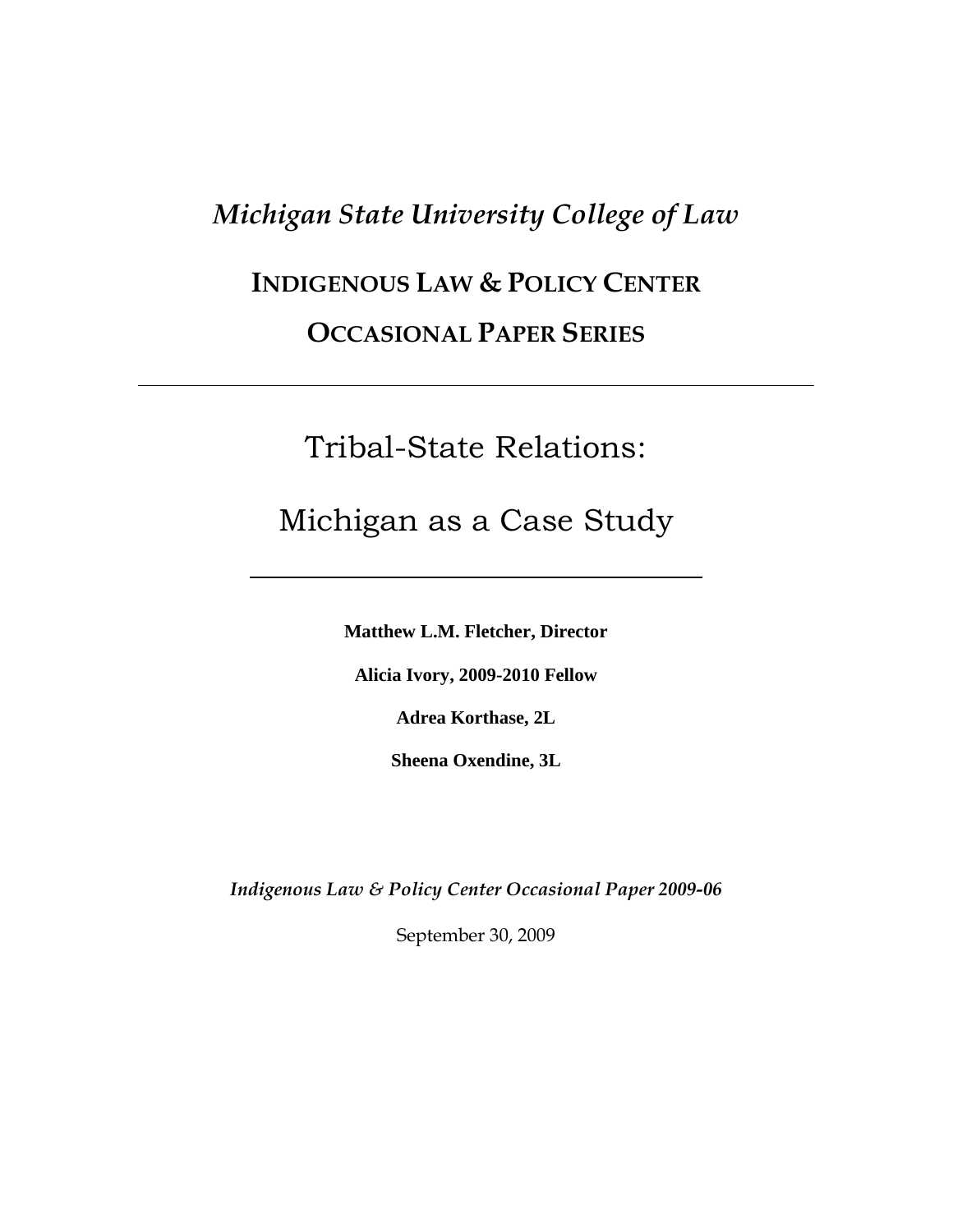#### **Executive Summary**

This paper explores the working relationship with the Anishinaabe tribes of the Great Lakes region and the State of Michigan. Across the United States, many tribes have entered into cooperative agreements with their respective states. Such agreements aim to divide management of a resource, for example, or provide a method by which each respective sovereign interacts in situations such as law enforcement or taxation of goods and services. In a best case scenario, the state and tribe(s) successfully envision the scope of the issue and the potential consequences of agreements to divvy "responsibilities" among themselves. In a worst case scenario, rather than negotiate in good faith, the parties use a "cooperative agreement" as a jurisdictional power grab.

More often than not, however, the situation is one of a "no case scenario" – the tribes and state have never entered into or even attempted to develop a cooperative agreement; this is a particularly problematic situation for the many states with tribal and state lands forming a jurisdictional "checkerboard." Since the 1970s, the Anishinaabe Tribes and Michigan have flirted across the table with one another in several areas of negotiations, and although the processes were often ones of stops and starts, tribal/state relations are generally amicable today. Tribal/state relations in Michigan, therefore, may provide a "best practices" example for tribes and other states.

Many of the individuals interviewed for this paper point to the existence of several factors which all overlapped to create an atmosphere in which these agreements could thrive. One is that the state and tribes built their relationship over a series of years, and in a variety of circumstances. It smoothed the process that after many years, parties would come to see the same faces across the table. Although it depends on the good faith of all parties, in Michigan that good faith was based in a form of gentle realpolitik. Another oft cited factor is that of practicality, the acknowledgment by the parties that negotiation is less expensive and more likely to generate acceptable results than litigation. Michigan tribes and the State saw federal government or federal court intervention as an unknown. Another factor influencing successful negotiations is the willingness of parties to compromise for the sake of achieving stability. For instance, while there is no single Michigan tribal identity, and each tribe is unique in its history, the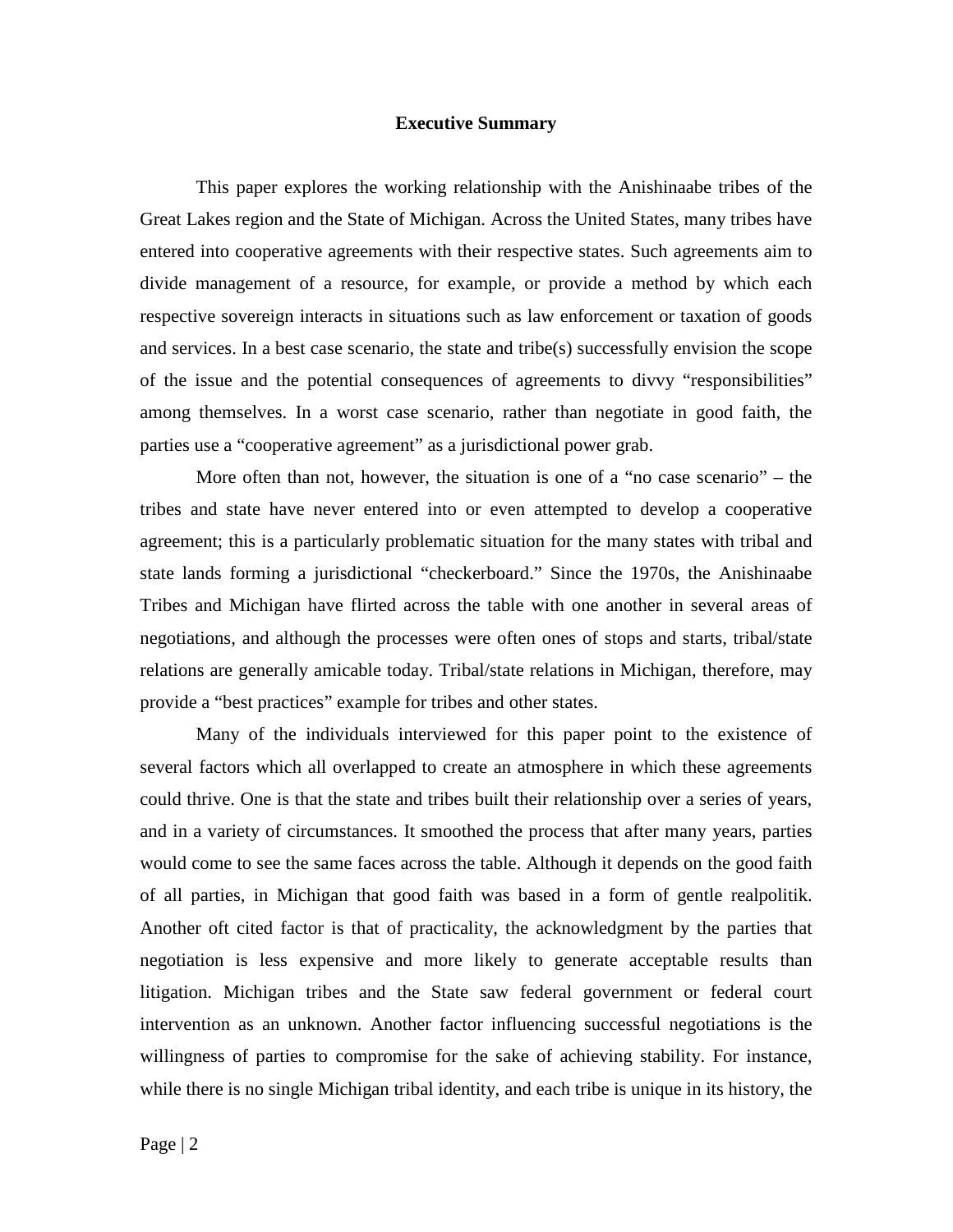tribes were able to succeed by first negotiating amongst themselves on major points in order to face the State with a unified front.

The paper begins with a brief history of tribal/state relations in Michigan, followed by discussion of three cooperative agreements. Part I discusses the Inland Consent Decree of 2007, which came several decades after the decidedly more contentious Great Lakes Consent Decree. Part II discusses Michigan Court Rule 2.615, sometimes referred to as the "comity" rule. Part III discusses the Uniform Tax Agreement, in which the advantageous concept of an "agreement area" was created.

Although the circumstances varied in time, place, and subject matter, the reader will see several commonalities of each process, which may successfully be employed by other tribes in other states.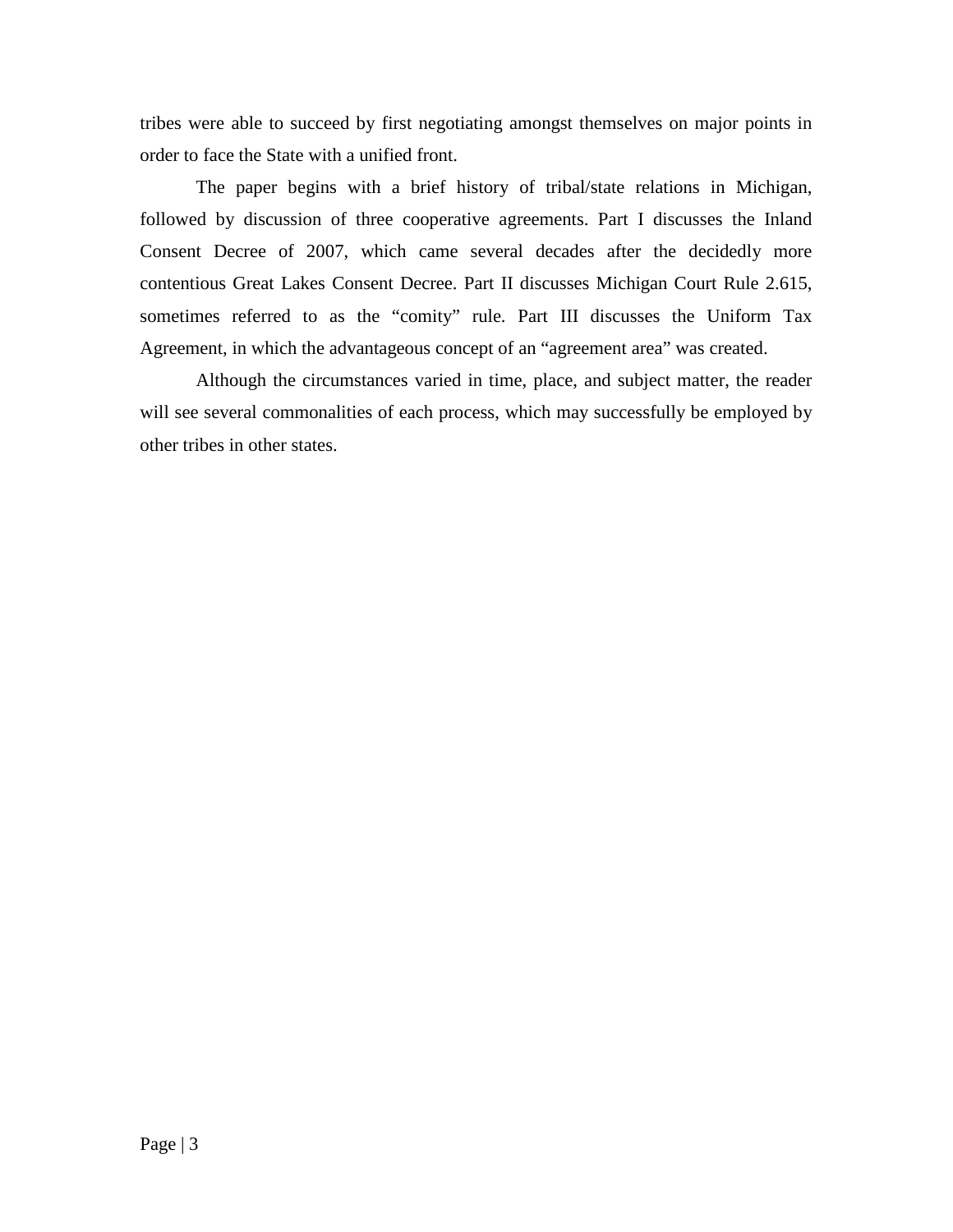#### **About the Michigan State University Indigenous Law and Policy Center**

The Indigenous Law and Policy Center was created to help provide competent, experienced, and inexpensive legal services to tribal governments in an effort to assist them in attaining their judicial and governmental goals. Since its inception in 2005, the Center has provided services to tribes and tribal organizations in Michigan, and to tribal courts across the country. We have delivered testimony to the Michigan Law Revision Commission and provided written comments on Proposition 2 (a constitutional amendment eliminating affirmative action) to the Michigan Civil Rights Commission. The Center's students have presented to the Michigan Legislature on Michigan's Tribal Economies through the Legislative program, "House University." We have drafted and filed *amicus curiae* briefs before the Michigan Supreme Court and the Fifth Circuit Court of Appeals. We also co-host the Building Strong Sovereign Nations program designed to offer training to newly-elected Michigan Indian tribal leaders.

Center faculty and staff have published papers in the *Federal Lawyer*, the *Kansas Journal of Law and Public Policy*, the *Michigan State Law Review*, the *Yellow Medicine Review*, the *Intercultural Human Rights Law Review*, the *Harvard Journal on Legislation*, the *Tribal Law Journal*, the *George Mason Law Review*, the *Hastings Law Journal*, and many others. Center faculty and staff have presented papers and research at the NCAI, the Federal Bar Association's Indian Law Conference, Harvard Law School, Boalt Hall, the University of Michigan, the University of New Mexico Law School, the University of Arizona College of Law, the University of Colorado Law School, UCLA Law School, and at numerous other symposia.

In late 2009, Michigan State University Press will publish the first edited collection of essays derived from Center programs – *Facing the Future: The Indian Child Welfare Act at 30*, co-edited by Professor Fletcher, Center Staff Attorney Kathryn E. Fort, and Professor and Co-Director Wenona T. Singel.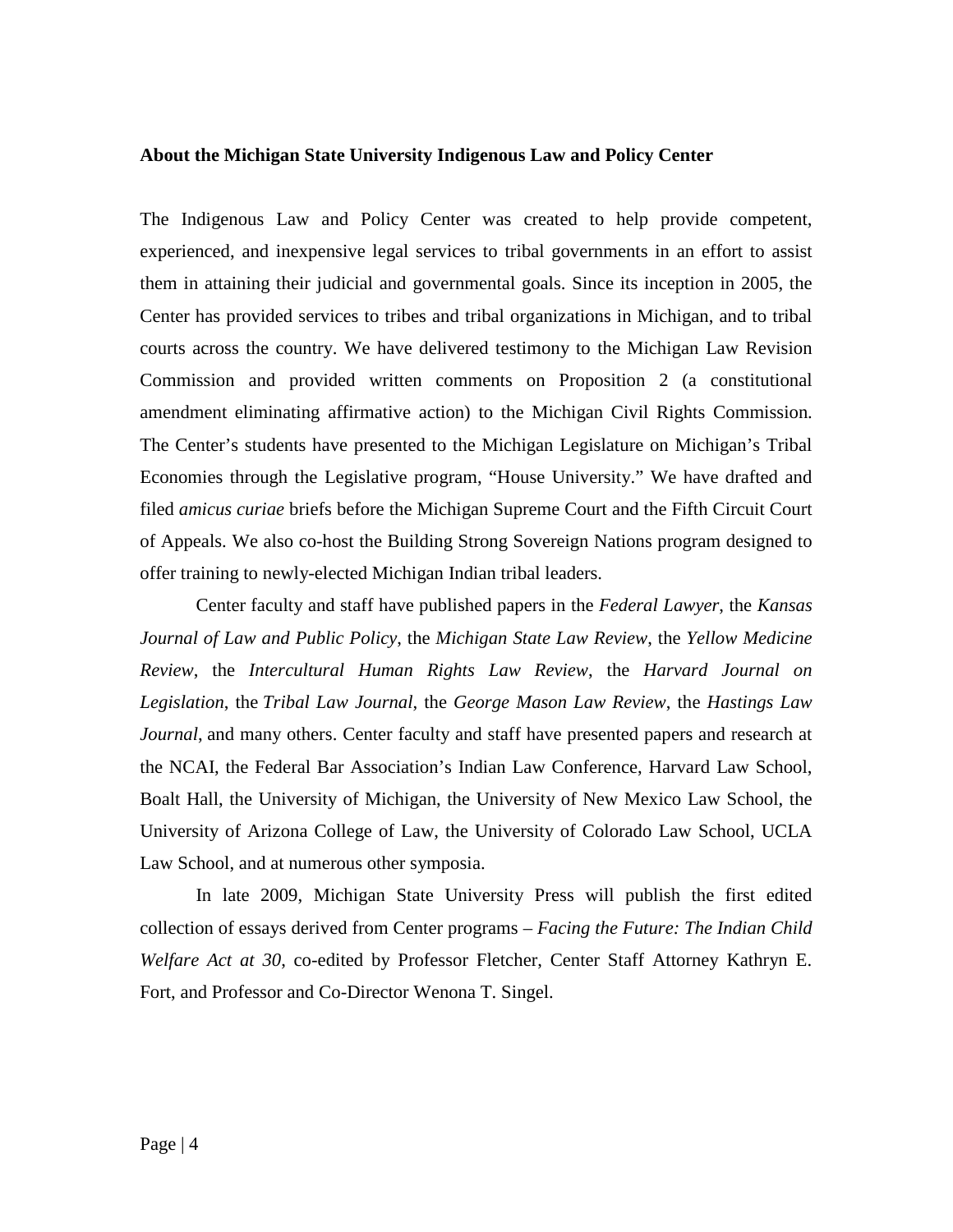#### **About the Co-Authors**

Matthew L.M. Fletcher is an Associate Professor at Michigan State University College of Law and Director of the Indigenous Law and Policy Center. He also sits as Chief Justice of the Poarch Band of Creek Indians Supreme Court, as an appellate judge for the Pokagon Band of Potawatomi Indians and the Hoopa Valley Tribe, and is a consultant to the Seneca Nation of Indians Court of Appeals. Professor Fletcher will be co-author of the sixth edition of *Cases on Federal Indian Law* (Thomson West) with David Getches, Charles Wilkinson, and Robert Williams. He recently published *American Indian Education: Counternarratives in Racism, Struggle, and the Law* with Routledge. Professor Fletcher graduated from the University of Michigan Law School in 1997 and the University of Michigan (B.A. 1994). He is currently writing a casebook on American Indian tribal law. He is a citizen of the Grand Traverse Band of Ottawa and Chippewa Indians, located in Peshawbestown, Michigan. He provides the introduction to this paper.

Alicia Ivory is the Center's 2009-2010 Fellow. She is a graduate of the University of Michigan (B.A. 1999), and graduated with honors from the Michigan State University College of Law in 2008. Her prior work experience includes an internship with the legal department of the Little Traverse Bay Bands of Odawa Indians. She is the primary researcher and author of Section I of this paper.

Adrea Korthase is a second-year law student at the Michigan State University College of Law. She holds degrees from the University of Michigan (B.A. 1999) and from Wayne State University (M.A. 2004). She is a citizen of the Sault Ste. Marie Tribe of Chippewa Indians. She is the primary researcher and author of Section II of this paper.

Sheena Oxendine is a third-year law student at the Michigan State University College of Law. She graduated from the University of North Carolina at Chapel Hill (B.A. 2007), and is a citizen of the Lumbee Tribe of North Carolina. She is the primary researcher and author of Section III of this paper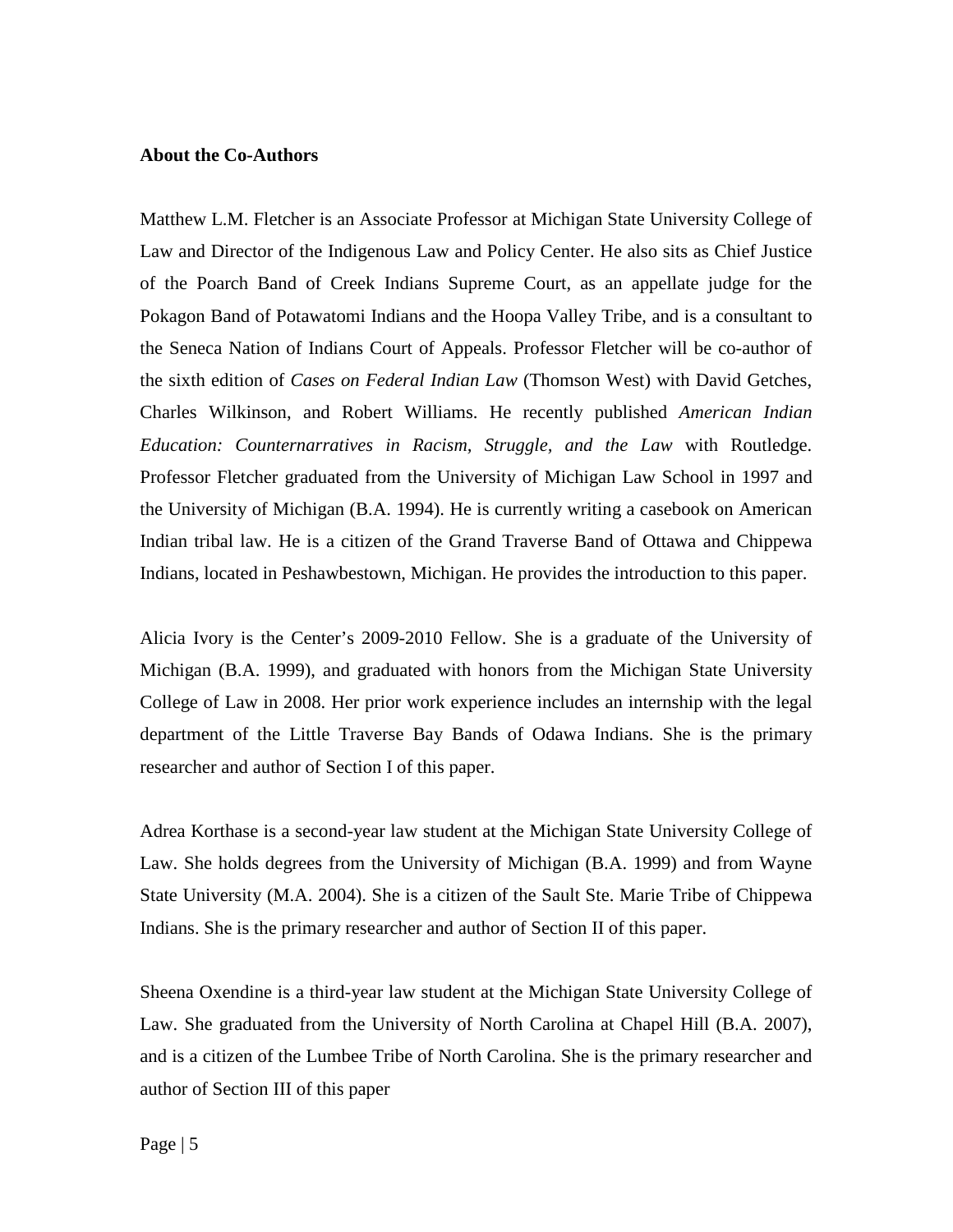## Tribal-State Relations: Michigan as a Case Study

#### **Brief History of Tribal-State Relations in Michigan**

Whether they understood it or not, or accepted it or not, Michigan's Indian tribes and the State of Michigan have had a close relationship from before the entrance of the State into the Union in 1837. It was because of the 1836 Treaty of Washington, 6 Stat. 491, in which several Ottawa and Chippewa bands ceded their claims to the lands that now comprise about one-third of the entire land mass of the State of Michigan that finally convinced Congress that the Territory of Michigan was a viable State.

Michigan's relationship with the Indian people living within the state borders has been schizophrenic to say the least. In the late 1830s, the State's leaders pressed for the forced removal at gunpoint of virtually all Indians living south of a line bisecting the State near Clare, Michigan. But that removal effort mostly failed, and in 1850, Michigan's voters amended its Constitution to grant state citizenship and the right to vote to Michigan's Indians, so long as they demonstrated their "civilization" by abandoning their tribal relations and, in particular, giving up their treaty rights. In the decades that followed, however, leading up to the modern era of Michigan tribal-state relations that began in the 1970s, the State of Michigan and its political subdivisions disclaimed any responsibility to the Indians in the state. Meanwhile, the United States Department of Interior largely did the same, leaving Michigan Indians in an extremely harsh political gray area.

In the late 1960s and early 1970s, the Department of Interior recognized only four Indian tribes in Michigan – the Bay Mills Indian Community, the Hannahville Indian Community, the Keweenaw Bay Indian Community, and the Saginaw Chippewa Indian Tribe (there are now 12 federally recognized tribes in Michigan). The State Department of Natural Resources began to crack down on tribal treaty fishers and hunters in force,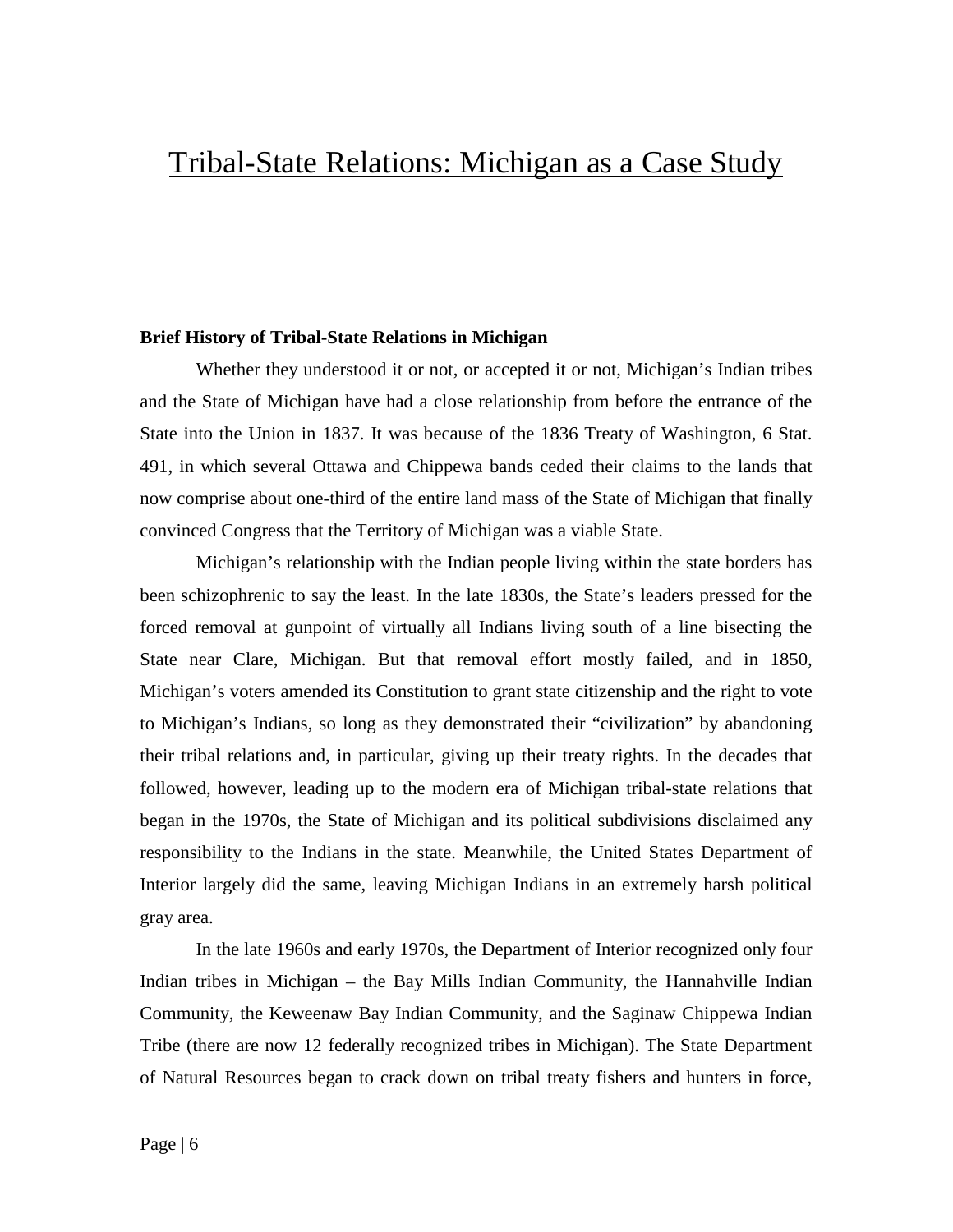leading to the important treaty rights cases arising out of state criminal convictions of tribal fishers, *People v. Jondreau*, 384 Mich. 539, 185 N.W.2d 375 (1971), and *People v. LeBlanc*, 399 Mich. 31, 248 N.W.2d 199 (1976). Later, Judge Noel Fox issued his massive opinion in *United States v. Michigan*, 471 F. Supp. 192 (W.D. Mich. 1979), roundly affirming the treaty fishing rights on Lake Michigan and parts of Lakes Huron and Superior for the tribes who were signatories to the 1836 Treaty of Detroit.

The Fox Decision forced the 1836 Treaty tribes – which now include the Bay Mills Indian Community, the Grand Traverse Band of Ottawa and Chippewa Indians, the Little River Band of Ottawa Indians, the Little Traverse Bay Bands of Odawa Indians, and the Sault Ste. Marie Tribe of Chippewa Indians – to negotiate with the State of Michigan, the United States, and with non-Indian sports and commercial fishers over how to divide, regulate, and conserve the limited fishery at issue. The initial negotiations over the regulation of fishing in the Great Lakes were deeply antagonistic, personal, and complicated, but still resulted in a Consent Decree in 1985. Upon the expiration of the 1985 agreement in 2000, the parties negotiated a modified Consent Decree. Over the course of three decades, the relationship between the State Department of Natural Resources and the treaty tribes has improved dramatically. The tribes and the Department cooperate on a host of conservation and resource projects.

The Fox Decision, however, left open a very large question – whether the same treaty rights preserved on the Great Lakes would apply inland. Some tribes promulgated hunting regulations allowing tribal citizens to hunt and fish off-reservation for longer periods and with larger harvests than allowed under state law. Eventually, the State of Michigan in 2003 brought a claim under the rubric of *United States v. Michigan* asserting that inland hunting and fishing rights had been terminated, forcing another round of intensive negotiation over treaty rights. This negotiation concluded in 2007 with the socalled Inland Consent Decree, the first of the focus areas of this study.

Also helping to usher in improved State-tribal relations was the development of Michigan Supreme Court Rule 2.615 that provided a formal process by which state courts would grant comity to Michigan's tribal court judgments, provided the tribal courts did the same. The rule, first recommended in 1992, became final in 1996. In 1997, largely on the strength of that court rule, the Grand Traverse Band and Leelanau County entered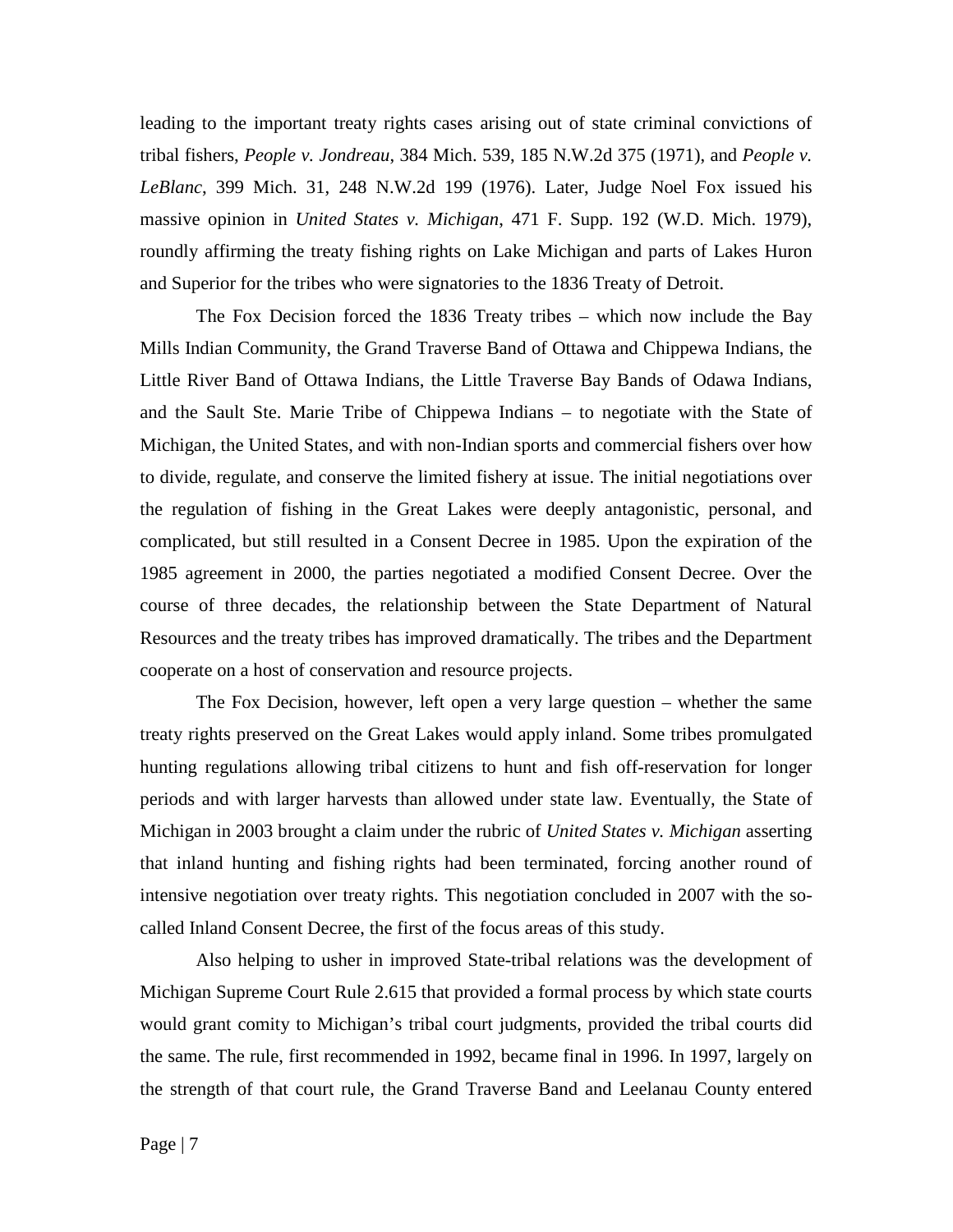into a modern cross-deputization agreement, still in effect. The Michigan Supreme Court's support for continued tribal court-state trial court relations resulted in the development of an Indian Child Welfare Act benchbook designed with Michigan trial judges in mind. Virtually all of the tribes, numerous state trial judges and tribal court judges, and the Supreme Court Administrative Office collaborated on the benchbook from 2007, finalizing it in 2009. The Michigan court rule is the second focus area of this study.

In the 1990s, several tribes opened negotiations with the State of Michigan's Department of Treasury in regards to an omnibus tax agreement. The State and certain tribes had entered into tax agreements in years past, over sales taxes for on-reservation sales of automobiles, gasoline, and tobacco. Federal Indian law circumscribed the State's authority to tax on-reservation sales or to force tribes to collect valid state taxes, but at the same time did little to protect tribes and reservation Indians as a practical matter from otherwise invalid state taxes. The negotiations concluded in 2003, with about half of the tribes in the state entering into the tax agreement, which covers sales and use taxes, income tax, motor fuel and tobacco products taxes, and the Single Business Tax. These tax agreements are the final focus area of this study.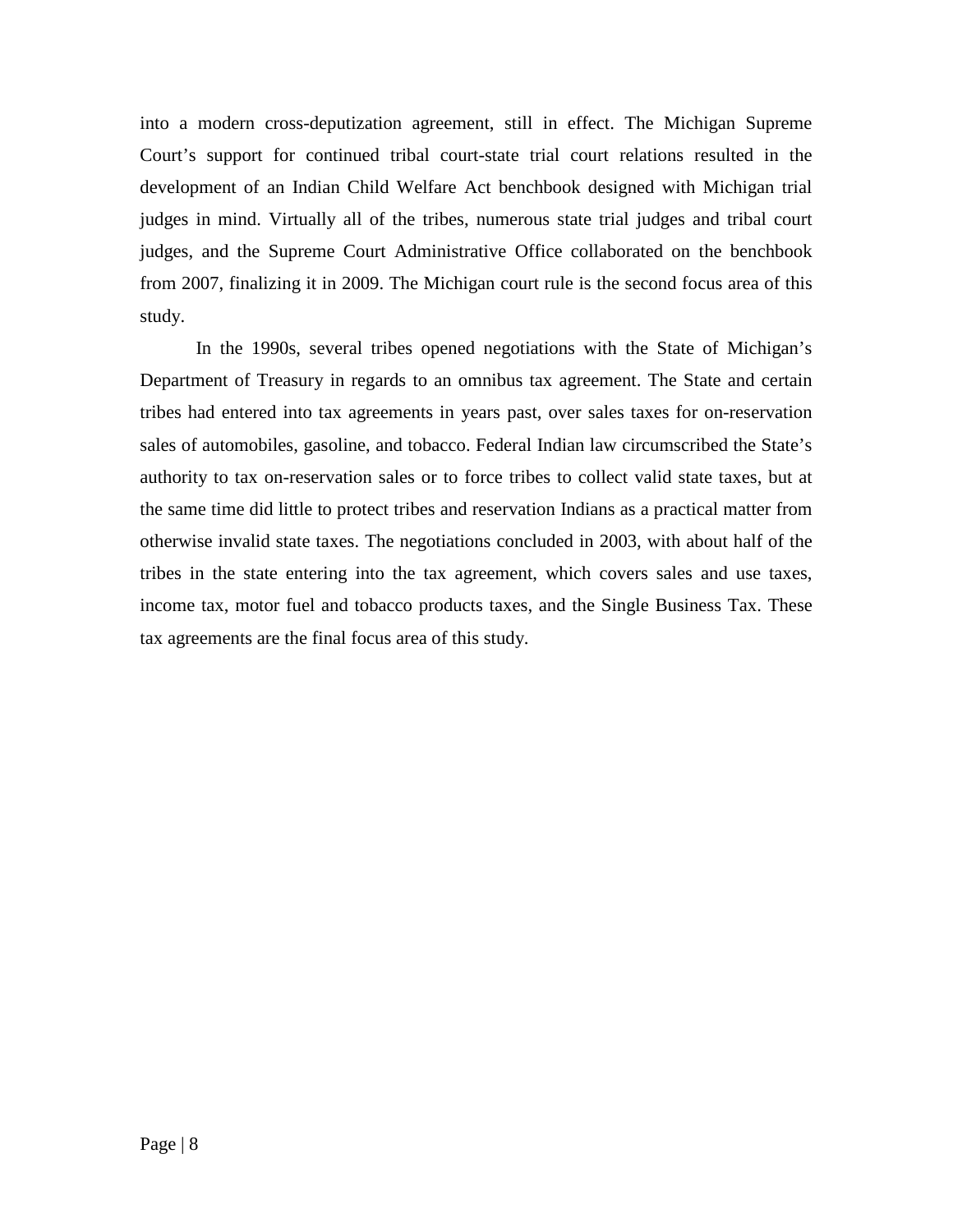### **I. United States v. Michigan 2007 Consent Decree on Inland Hunting, Fishing, and Gathering**

In Michigan, as with all tribes across the United States, the unfettered ability to protect the rights of and provide for its people is of paramount concern for any tribal government. This right to self-govern as a sovereign nation is expressed in many ways, perhaps none of which as important as the right to support one's family via subsistence and earned income; and to that end, to freely engage in the methods of fishing, hunting and gathering that meet those needs and which have been a traditional part of tribal life since before European contact.

Access to waters and wildlife is an essential component of those rights to hunt and fish. Tribal citizens depend upon that access for subsistence, commercial exploitation, and recreation. So important is this right that during the earliest days of treaty negotiations with Europeans, leaders of what would eventually become known as the "Michigan tribes" negotiated to protect the right to hunt, fish and gather on traditional lands for Anishinaabe descendents via treaty. Article 13 of the 1836 Treaty of Washington between the Odawa, Ojibwe, and the United States reserved for the signatory tribes "the right to hunt and the usual privileges of occupancy until the land is required for settlement." TREATY OF WASHINGTON, 6 Stat. 491 (1836). Not until the 1970s did the precise language of the 1836 treaty come before a court to be judicially determined.

In *United States v. Michigan*, 471 F. Supp. 192 (W.D. Mich. 1979), a citizen of the Bay Mills Indian Community set a gill net trap in Lake Superior. The fisherman was "caught" by the Michigan Department of Natural Resources, and charged based on the prohibition of gill net use under state regulations. At trial, the state argued that the rights in the Treaty of Washington no longer existed, resulting in state jurisdiction to regulate fishing and hunting within its borders. At about the same time, tribes made a request to the United States to file a case on their behalf to prevent the state from imposing its laws against the tribe and its citizens. Judge Fox held that the signatory tribes (then represented by the Bay Mills Indian Community, but now including the Sault Ste. Marie Tribe of Chippewa Indians, the Grand Traverse Bay Bands of Ottawa and Chippewa

Page | 9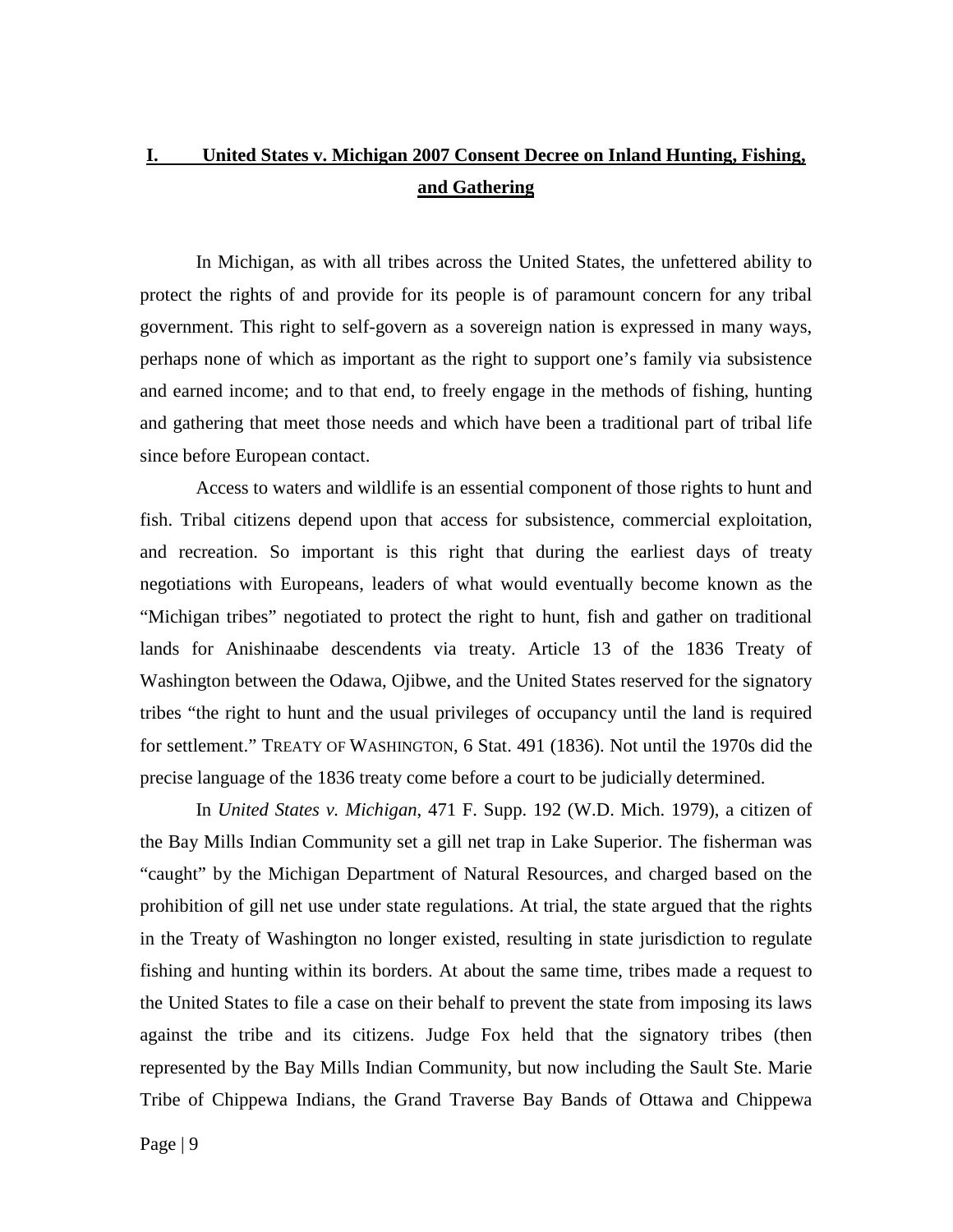Indians, the Little Traverse Bay Bands of Odawa Indians, and the Little River Band of Ottawa Indians) still held the right to fish in those waters under their own regulations, and moreover that the Great Lakes could never be "settled" within the meaning of the Treaty. *United States v. Michigan*, 471 F. Supp. at 218. After that decision, the state and the tribes had to resolve the issue of allocation and biological management of the Great Lakes fish species.

The period leading up to *United States v. Michigan* and the period during which the tribes and state attempted to negotiate allocation was contentious and bitter. User groups – non-Indian commercial and sports fishermen who sought licenses from the state – were particularly hostile toward tribal rights and toward tribal citizens themselves. Personal Interview with Nick Reo, Interim Director of the Native American Institute at Michigan State University, August 21, 2009. It was not uncommon to see anti-Indian signs, or to read about gas tanks filled with sugar or shots fired near traditional tribal fishing spots. Telephone Interview with Kathryn Tierney, Attorney for Bay Mills Indian Community, September 3, 2009. In that atmosphere, not surprisingly, the parties did not easily come to fair terms of allocation in the beginning. In fact, the Bay Mills Indian Community, which is traditionally a fishing community, backed out of the negotiations, citing the proposed allocations were unfair and narrowed its citizens' access far too sharply. *Id*.

Although the State lost on nearly every key legal question, their delaying strategy forced the United States and the 1836 Treaty tribes into the long process of negotiating a final agreement, resulting in the 1985 Consent Decree. *See* ROBERT DOHERTY, DISPUTED WATERS: NATIVE AMERICANS & THE GREAT LAKES FISHERY 124 (1990). Judge Enslen, who ordered the parties to negotiate a settlement if at all possible, noted: "[That] the public interest in a peaceful, and practically enforceable resolution of this matter mandates as preferable a resolution by settlement rather than trial." Order of Reference 2, *United States v. Michigan*, No. M26-73 (W.D. Mich., Sept. 28, 1984), *quoted in* Francis E. McGovern, *Toward a Functional Approach for Managing Complex Litigation*, 53 UNIVERSITY OF CHICAGO LAW REVIEW 440, 458 n. 96 (1986). Judge Enslen himself, however, expressed skepticism that the parties could ever reach agreement, only to then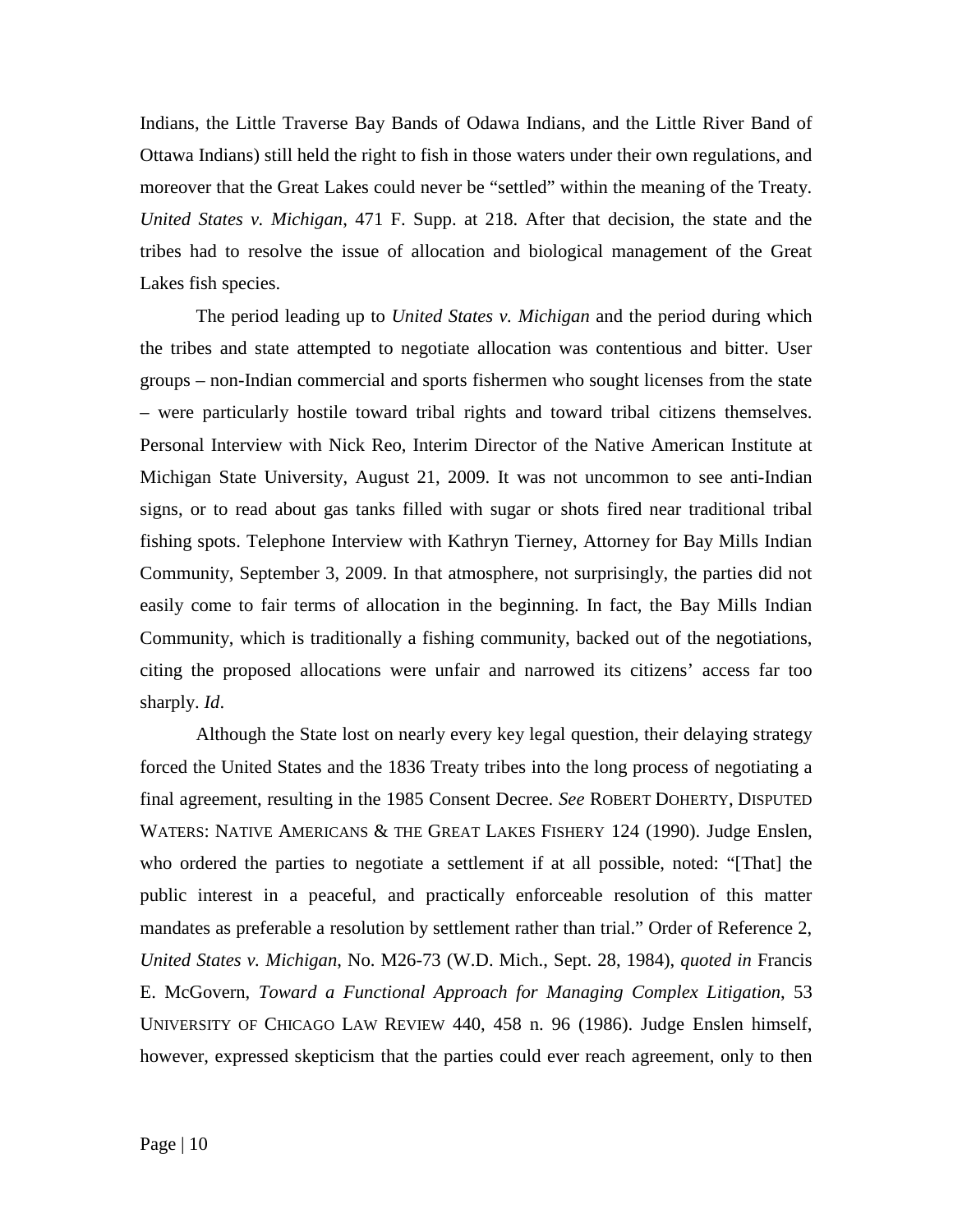express shock and deep satisfaction when they did. *See United States v. Michigan*, 12 INDIAN L. REP. 3079, 3080 (W.D. Mich., May 31, 1985).

Although *United States v. Michigan* upheld tribal treaty rights to fish in the Great Lakes, the decision left open the issue of whether a tribal right to inland hunting, fishing and gathering still existed. In anticipation of another round of litigation determining the existence and scope of inland treaty rights, the state and tribes engaged in extensive litigation and discovery. Both sides were well aware that taking the issue to court could result in a decision in anyone's favor; the outcome was too difficult to predict. On the one hand, given the decision in *United States v. Michigan*, the tribes had legal precedent – of sorts – on their side, since the question of the existence of inland rights would ultimately be answered by looking to the same treaty language that reaffirmed tribal rights to fish in the Great Lakes.

On the other hand, federal courts rarely upheld tribal treaty rights as against state sovereign rights, so the tribes could not be too comfortable in predicting an outcome in their favor. Furthermore, in court, the only question that would be decided is whether there was an existing right at all. It would not decide the scope of that right, or whose regulations would govern the exercise of that right. Interview with John Wernet, Deputy Counsel to the Governor of the State of Michigan, September 22, 2009. Many of the same concerns were held by the state – although many cases of tribal treaty rights were found in favor of non-Indians, *United States v. Michigan* had already held in tribes' favor based on interpretation of the same language that would be at issue in determining inland rights. No doubt in consideration of the difficulties that arose in negotiating the Great Lakes consent decree, the parties came to the conclusion that trying to settle the dispute among themselves might be a fairer and more cost effective way to determine the scope of tribal inland rights:

The exchange of thousands of pages of reports and supporting documents, along with depositions, gave the parties a chance to thoroughly grasp the strengths and weaknesses of their respective cases. This intensive litigation and discovery process reinforced the obvious: that all parties would be throwing the dice by leaving the interpretation of Article 13, as it related to inland rights, to the federal court system. [Electronic Mail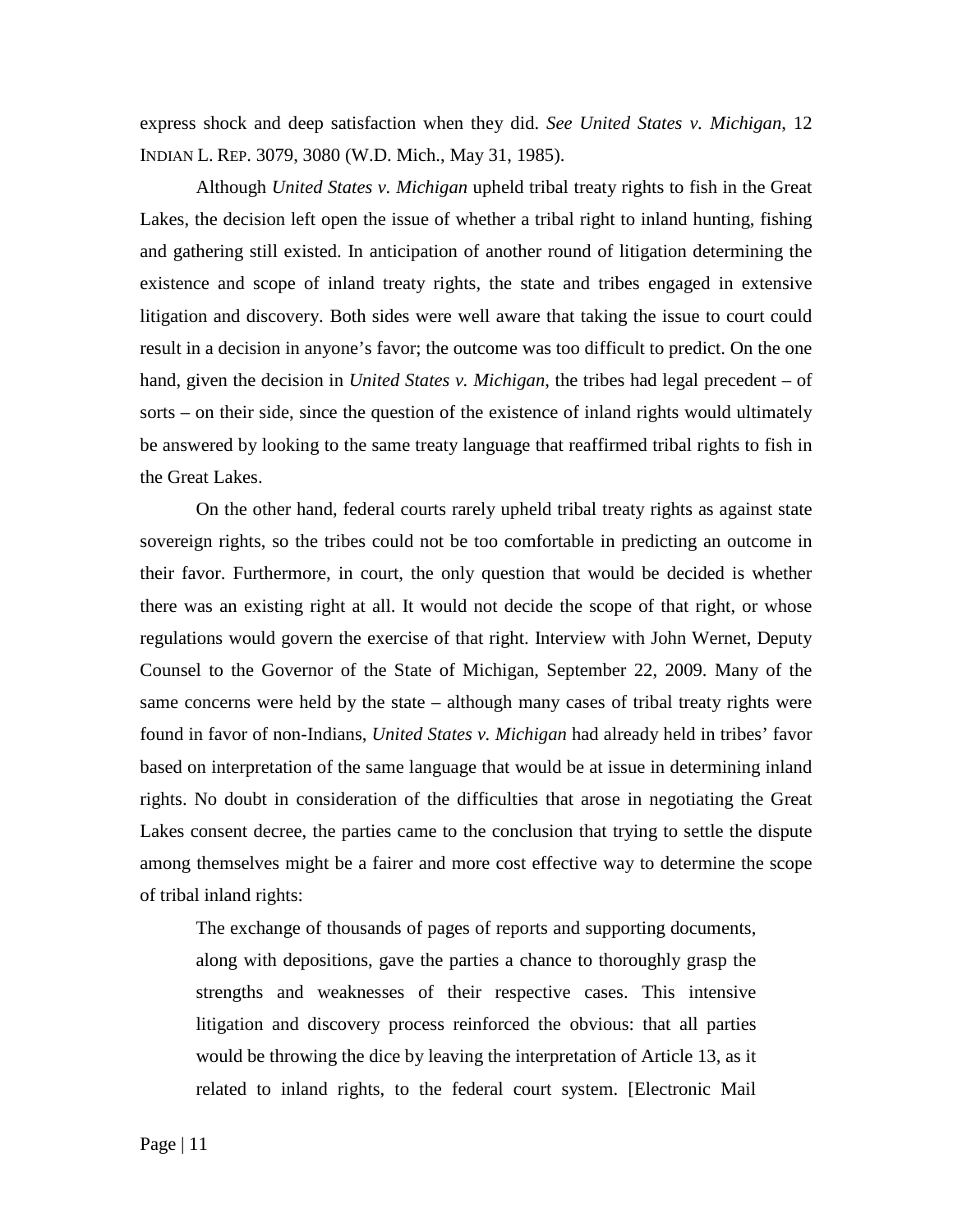Interview with James Bransky, General Counsel for the Little Traverse Bay Bands of Odawa Indians, September 14, 2009.]

Rather than leave such a critical issue for the courts to decide, and spending the next ten or fifteen years in litigation, both parties came to the conclusion that if they could agree to the scope and management of tribal inland rights, they could define the parameters of such an agreement in ways that could work in each party's favor, even if that meant each party had to let some arguments go.

[The state sensed that] they could achieve a more favorable result that they could have greater influence over by negotiating before trial, rather than facing the prospects negotiating on allocation of resources after a Tribal victory in federal court. Additionally, while the Tribes developed a strong historic record and felt strongly about their position, they realized a trial could result in a worst case scenario of the federal courts ultimately adopting the state's position.

#### [*Id*.]

In Michigan, few subjects stoke anger and emotion the way the subject of hunting rights does. Like the tribes, "many of the user groups [hunters and fishers] also thought of hunting as a tradition handed down from generation to generation," and considered it just as important to their family traditions as the tribes claimed it was important to their citizens. Personal Interview with John Wernet, Deputy Counsel to the Governor of the State of Michigan, September 22, 2009. Naturally, then, non-Indian user groups such as Michigan United Conservation Clubs, Michigan Fisheries Resource Conservation Coalition, the U.P. Whitetails Association and Bays de Noc Great Lakes Sports Fisherman all paid close attention to the proceedings. Electronic Mail Interview with James Bransky, General Counsel for the Little Traverse Bay Bands of Odawa Indians, September 14, 2009. But unlike the charged atmosphere that surrounded negotiations some fifteen years earlier, by the time the parties sat down to determine the scope of inland treaty rights, the 1985 Great Lakes Consent Decree had been in place for some time, and all involved parties saw that a settlement agreement between the tribes and State concerning natural resources could, in fact, be workable. These intervening years of relatively amicable relations likely served to diffuse hostilities from non-Indian users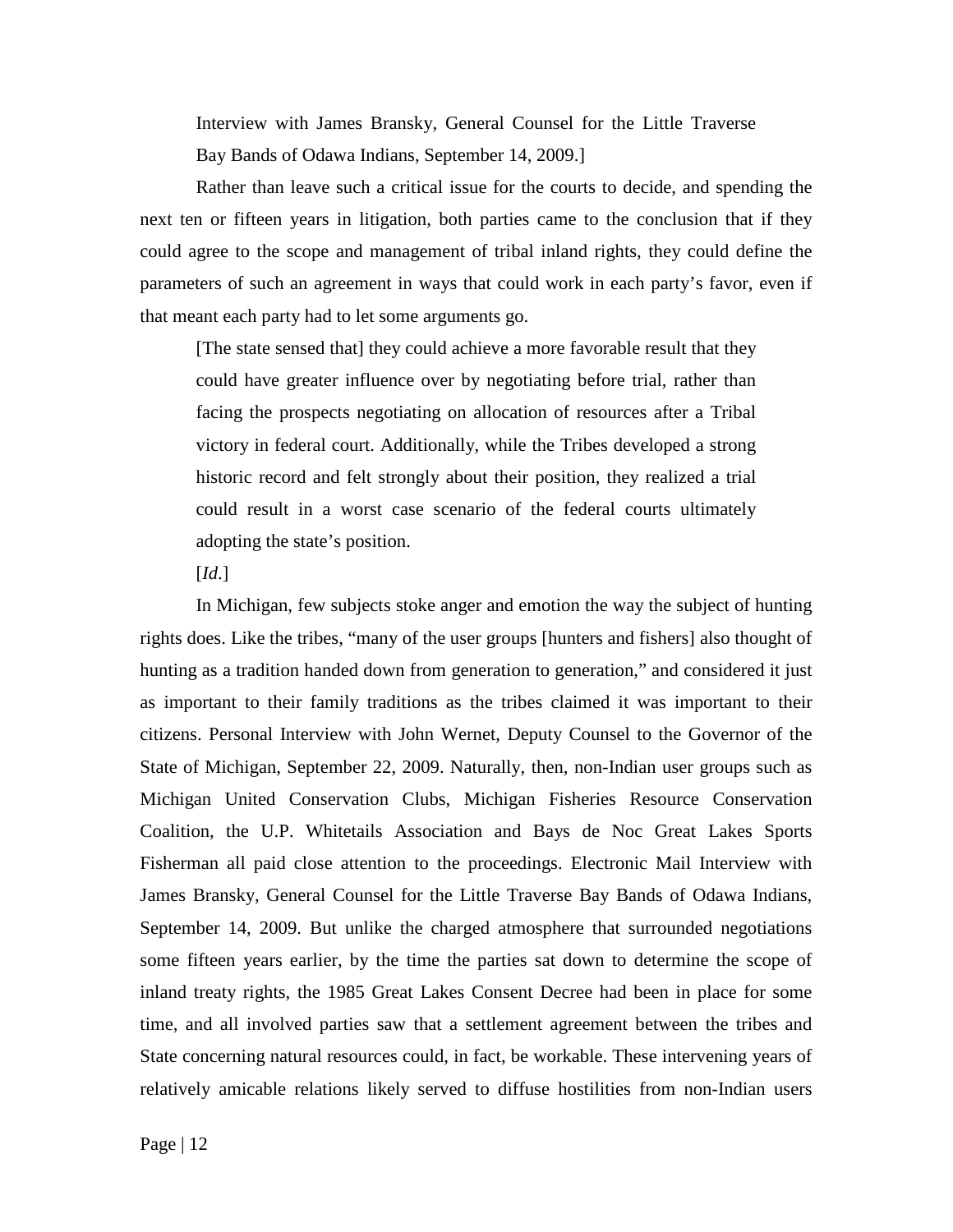toward Indians (and vice versa). The question remained: would it be possible for the parties come up with an agreement that not only satisfied the state's constituents, but also the constituents of *each* of the signatory tribes?

Whether purposeful or not, one action by the tribes may have functioned to lay a foundation for negotiations right off the bat: unlike fishing rights in the Great Lakes Consent agreement, the tribes had relatively little *recent* cultural history of commercial exploitation of the species involved in the inland agreement. At the very beginning of the inland negotiating process, therefore, the tribes were able to extend a proverbial olive branch by stipulating they would not engage in commercial consumption of the target species. Personal Interview with John Wernet, Deputy Counsel to the Governor of the State of Michigan, September 22, 2009. If anything, tribal use of the target species would result in only a modest subsistence impact. That stipulation gave the state a tremendous amount of room in which to negotiate. It also gave the other parties incentive to stay at the table, and probably to make compromises of their own. *Id*.

Additionally, because of earlier experience negotiating with familiar faces, the state and the tribes likely did not bring in the same stereotypical beliefs that likely hampered the negotiation process in the Great Lakes decree. John Wernet, who participated in the Great Lakes negotiations, was initially skeptical that the parties could come to any sort of amicable decision.

It seemed like a situation that was all or nothing. The right existed, or it didn't; the land was required for settlement, or it wasn't. These threshold issues needed to be decided [before negotiations could begin]. Also, the state and the tribes had their constituents to answer to. What would the chairmen say to their people if they bargained away the citizens' treaty rights?

Personal Interview with John Wernet, Deputy Counsel to the Governor of the State of Michigan, September 22, 2009.

Despite these challenges, negotiations surrounding the inland rights consent decree were relatively smoother than those surrounding treaty fishing rights in the Great Lakes. Mr. Wernet largely credits the fact that the parties already had experience with one another; there were relationships in place because of the prior consent decree,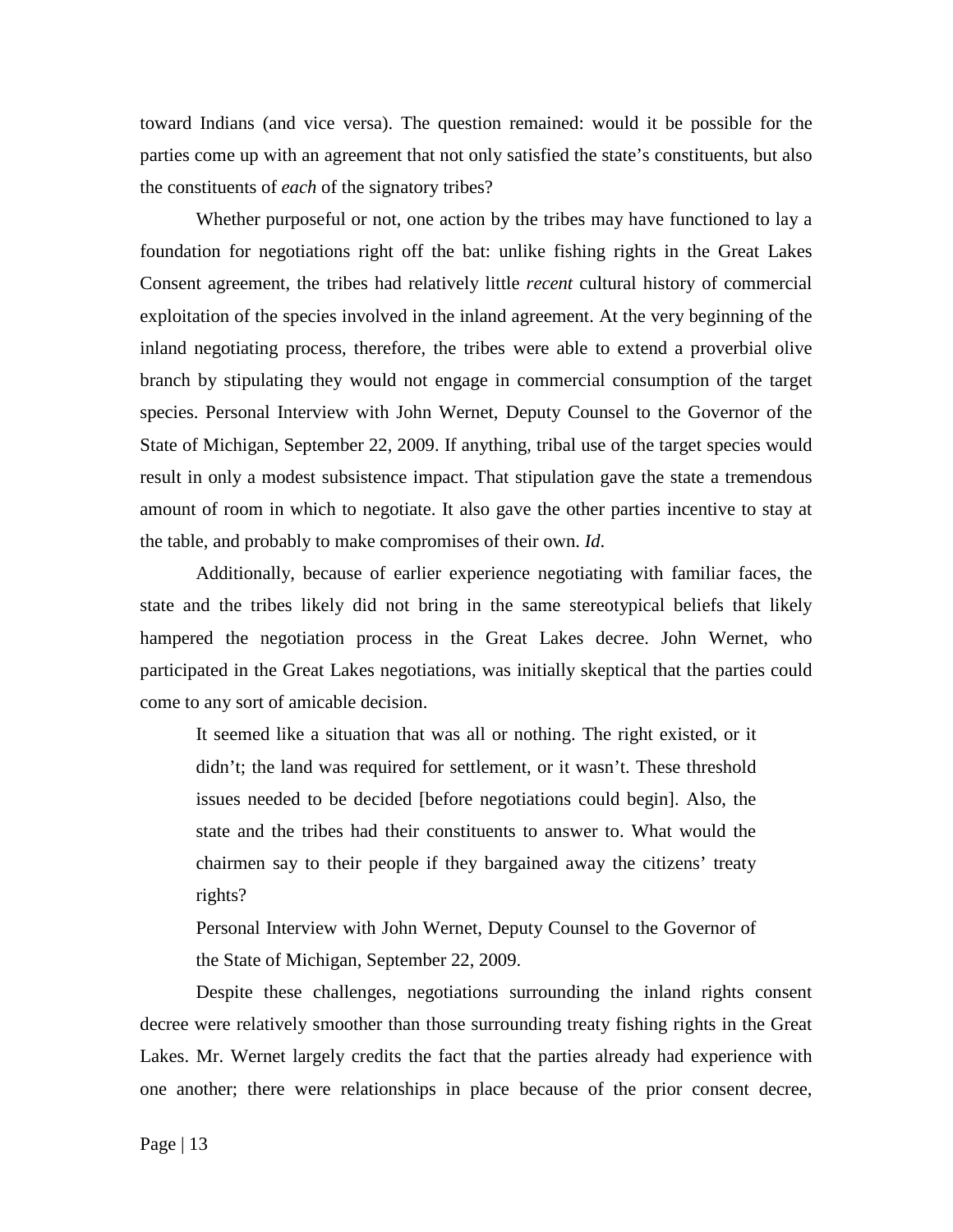providing an atmosphere that was less characterized as wariness among strangers and more as debates among colleagues. "[Parties] negotiating the inland rights were able to build upon the relationships forged during the Great Lakes negotiations [which allowed them] to come to a compromise where the state recognized a limited right, and the parties agreed to work out the limitations of that right." Personal Interview with John Wernet, Deputy Counsel to the Governor of the State of Michigan, September 22, 2009.

Perhaps the inland negotiations are considered successful only in comparison to the Great Lakes negotiations:

Anyone who lived through these negotiations would not describe them as 'smooth.' However, since we ultimately reached an agreement that did not make any party entirely happy, but protected all the parties' core interests, it is also difficult to identify a main flaw. A minor flaw is that in some areas where pinning down every detail threatened to stall out the process, the parties intentionally left some things ambiguous to be figured out in the implementation process. In a few areas, passing the buck to a future time is already proving challenging.

Electronic Mail Interview with James Bransky, General Counsel for the Little Traverse Bay Bands of Odawa Indians, September 14, 2009.

After years of lengthy negotiations, which involved significant participation from the state as well as all five signatory tribes, the parties produced the 2007 Inland Consent Decree, which covered every species able to be exploited in Michigan's state and tribal lands.<sup>[1](#page-13-0)</sup> An important feature of the Decree is that flexibility is built in. Rather than basing each parties' right on a set number of individual animals, the limits are based upon percentages, so that if a particular species is abundant in one year and scarce in another, the human right to exploit that species adjusts accordingly. Telephone Interview with Kathryn Tierney, Attorney for Bay Mills Indian Community, September 3, 2009.

Most, if not all, of the individuals involved in the various negotiations agree that a salient factor in successfully producing the agreement is that the parties already had a working relationship with one another. Both parties were willing to come to the table in

<span id="page-13-0"></span> $1$  Accessible at http://www.michigan.gov/documents/dnr/Proposed Consent Decreepages1-[144\\_209977\\_7.pdf.](http://www.michigan.gov/documents/dnr/Proposed_Consent_Decreepages1-144_209977_7.pdf)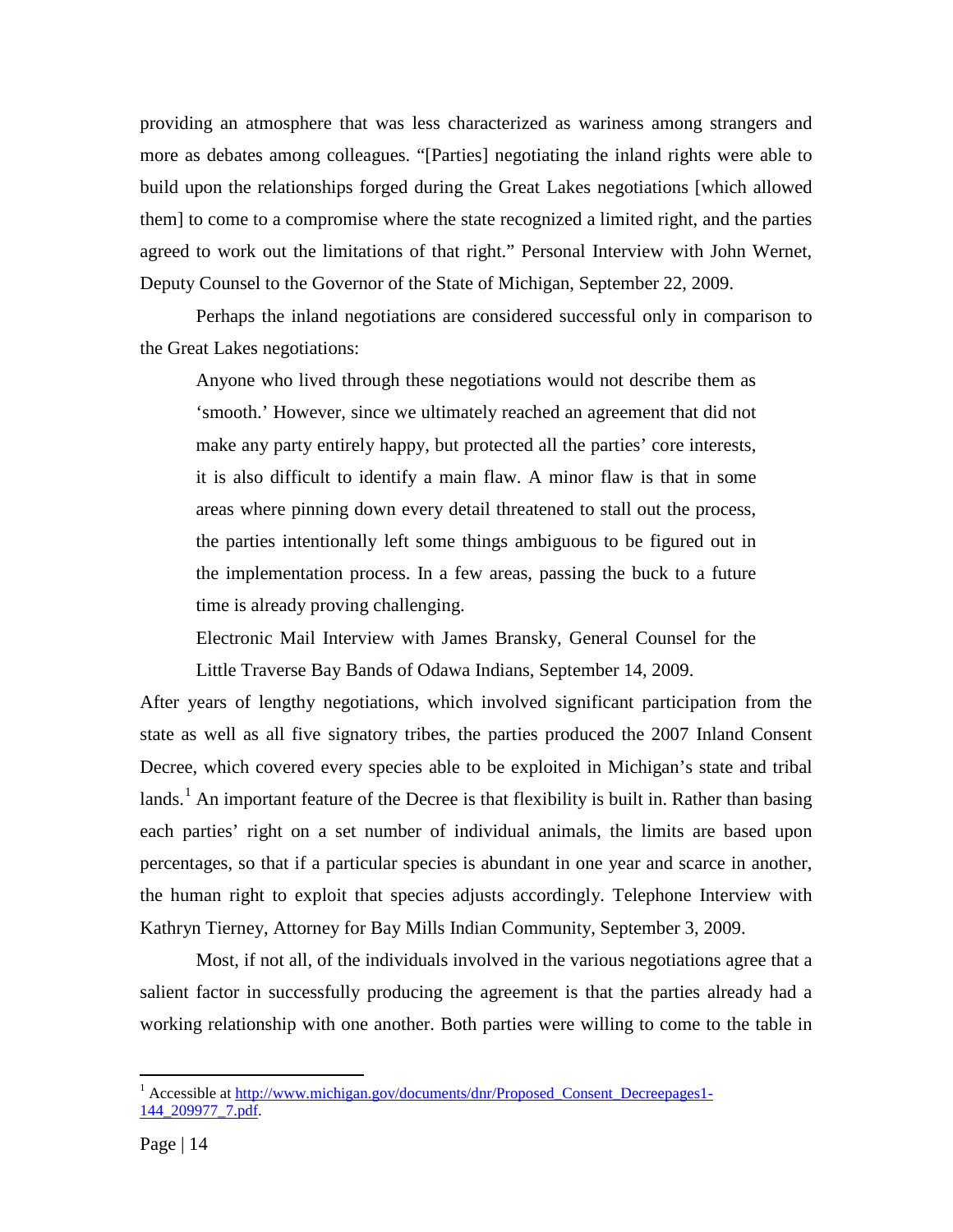good faith, rather than take the risk of letting their rights and freedom to manage be decided by the federal courts. Personal Interview with John Wernet, Deputy Counsel to the Governor of the State of Michigan, September 22, 2009. Lessons taken away from the tribal/state negotiation process could be useful in other areas, even if the subject of the negotiations differs. Mr. Bransky, Mr. Wernet, and Ms. Tierney all expressed the belief that negotiations of any sort will fail when the parties talk at one another instead of to one another, and that the ability to engage in that kind of open communication is easier when the parties have a history to which they can reach back, a history which hopefully fosters open communication and mutual respect among them. Successful negotiations such as those governing inland rights and rights to the Great Lakes waters may become part of such a history in future cooperative agreements.

### **II. Michigan Supreme Court Rule 2.615 on Extending Reciprocal Comity to Tribal Court Judgments**

In 1889, the Michigan Supreme Court decided a case in favor of a Native American in the Upper Peninsula of Michigan. *Kobogum v. Jackson Iron Co*., 43 N.W. 602 (Mich. 1889). An Ojibwe woman, Kobogum, was trying to collect on a note promised to her deceased father from a mining company he led to an iron ore deposit. *See* Matthew L.M. Fletcher, *Laughing Whitefish: A Tale of Justice and Anishinaabe Custom*, Michigan State University Legal Studies Paper No. 06-16 (2008). According to Kathryn Tierney, attorney for the Bay Mills Indian Community, this case set the stage for Michigan's state-tribal relations and is an example that as far back as the 19th Century, Michigan showed a respect to tribes when issues arose. Telephone interview with Kathryn Tierney, Attorney for Bay Mills Indian Community, Sept. 3, 2009. In deciding the case, and in response to the attempt by the defense to claim they did not have to pay out on a note to plaintiff's father because he was a polygamist, the court recognized that the Constitution sets tribes apart from the State. The court also recognized that tribal laws, customs and traditions should be recognized by the State courts. *See Kobogum*, 43 N.W. at 605 ("They were placed by the constitution of the United States beyond our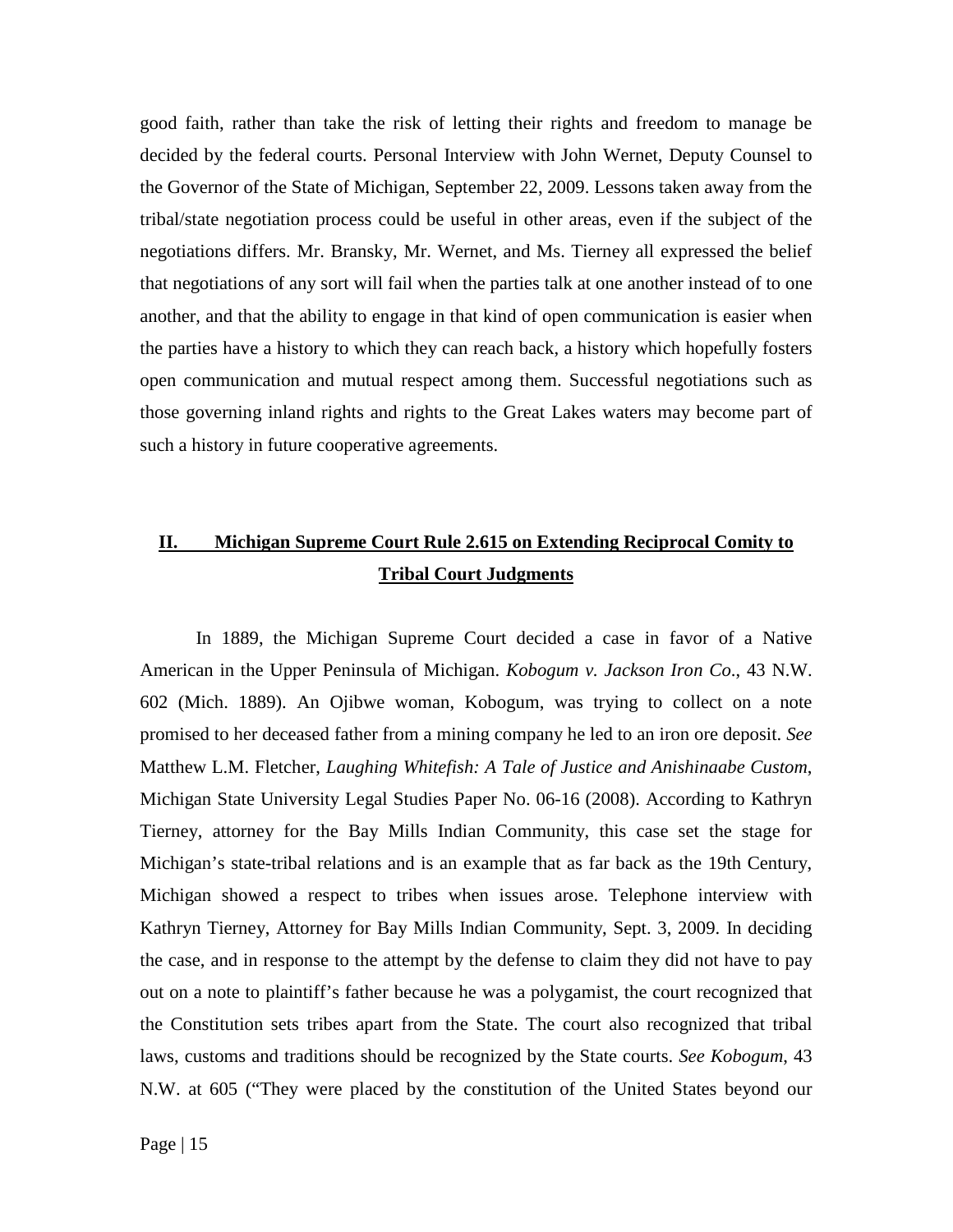jurisdiction, and we had no more right to control their domestic usages than those of Turkey or India.").

In a 1999 address, Michigan Supreme Court Justice Michael F. Cavanagh points to an even earlier indication of the State of Michigan's commitment to its tribes. In 1850, the Michigan legislature petitioned to set aside an order from President Zachary Taylor for the removal of Chippewa Indians from the Upper Peninsula. Justice Cavanagh, while still recognizing hardship and injustice that all Native Americans have experienced throughout history, believes that Michigan has managed to remain free of problems that other jurisdictions face even today. Hon. Michael F. Cavanagh, *Michigan's Story: State and Tribal Courts Try to do the Right Thing*, 76 U. DET. MERCY L. REV. 709, 712 (1999).

Judge Michael Petoskey, tribal court judge for various tribes in Michigan, agrees with Justice Cavanagh and Ms. Tierney. Judge Petoskey says that the history of statetribal relations in Michigan is fairly devoid of contentions issues because many Michigan tribes were historically ignored by the federal government and thus invisible to the State, at least until treaty fishing rights issues arose. Interview with Michael Petoskey, Tribal Court Judge, East Lansing, MI, Sept. 2, 2009.

The road to greater visibility began in 1992 when seven state and tribal judges met for an Indian Tribal Court/State Court Forum. The seven judges were Hon. Michelle Boyer, Hon. Bradley Dakota, Hon. William Ervin, Hon. Michael W. MacDonald, Hon. Michael Petoskey, Hon. Thomas A. Van Tiem, and Hon. Garfield Hood, who chaired the Forum. Both Judge Petoskey and Ms. Tierney credit Justice Cavanagh with bringing everyone together. Both agree that Justice Cavanagh saw it as the right thing to do among little fanfare. Judge Michael Petoskey says that the "stars were aligned" for the development of the rule and Kathryn Tierney labels the timing "serendipitous." Both credited Justice Cavanagh many times for his commitment and efforts. They also give a lot of credit to Judge Garfield Hood, retired judge of Michigan's 12th District. The forum was funded by the State Justice Institute, and by the National Center for State Courts. Hon. Michael F. Cavanagh, *The First Tribal/State Court Forum and the Creation of MCR 2.615*, Michigan State University College of Law Indigenous Law & Policy Center, Working Paper 2007-16, at 3 (2007). Justice Cavanagh says that "[a]s its first priority, the Forum indicated the need for a measure to ensure mutual recognition of state and tribal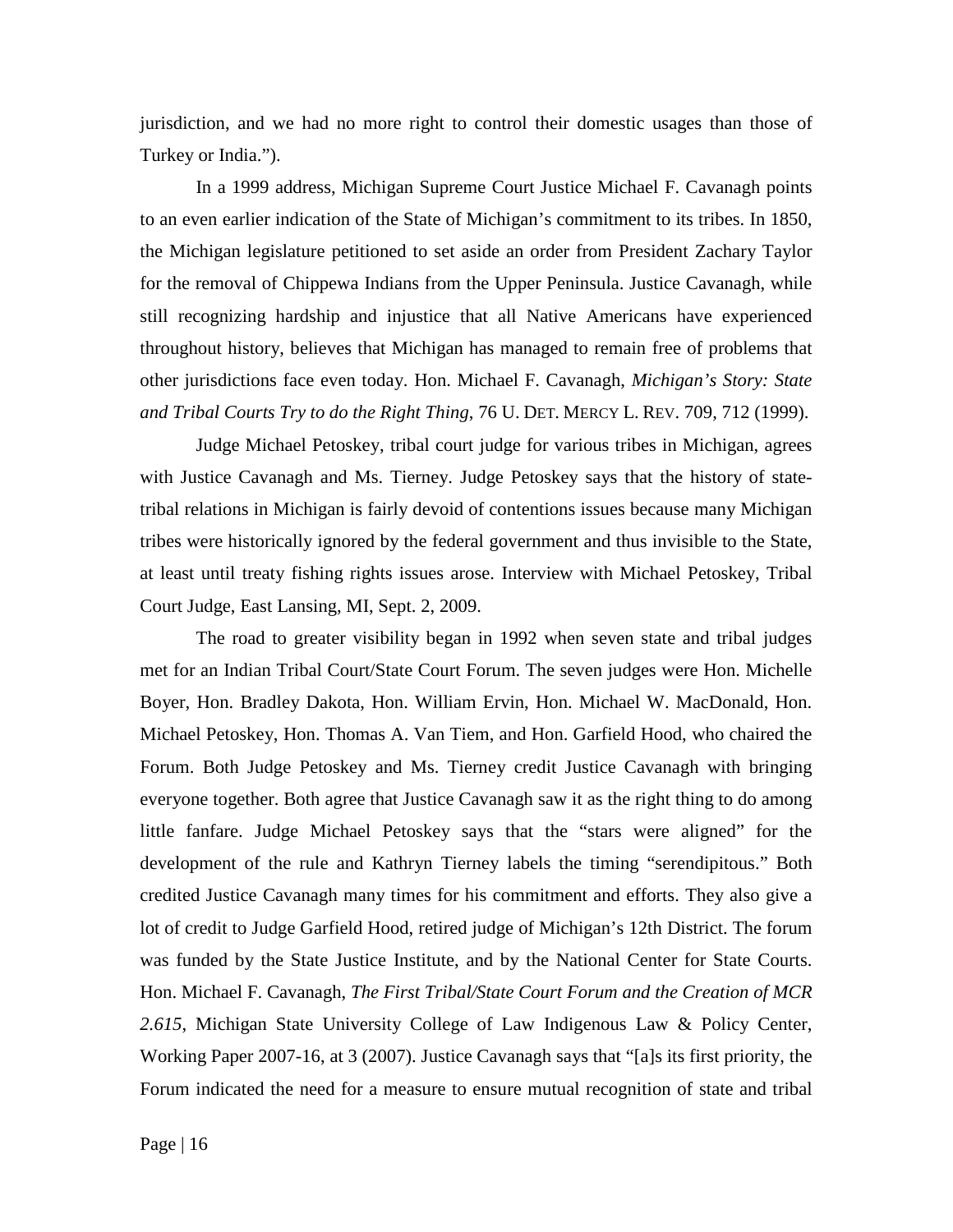judgments." Cavanagh, *Michigan's Story*, *supra*, at 713. The Forum discussed various ways to approach the measure, deciding on full faith and credit while still considering other ways of implementation, including statutory enactment or a rule based on comity. *Id*.

After the Forum, the court rule was considered from two different angles. The State Bar of Michigan American Indian Law Committee (created by the Forum itself) asked the State Bar to submit a proposal to the Michigan Supreme Court, which published the proposal for comment. *Id*. Justice Cavanagh talked about the Court's decision as to whether the rule should come from them or from the legislature, concluding with:

In the end, we determined that it was an appropriate exercise of our constitutional authority. And a prudent one. To be honest, we were also aware that this is a procedural problem that we could probably handle better than the Legislature. [Cavanagh, *First Tribal/State Court Forum*, *supra*, at 11.]

Several models of the rule were considered. According to Justice Cavanagh, the decision makers felt that a reciprocal agreement would offer a better chance of enforcement and "omit much of the temptation to second-guess the other jurisdiction's order." *Id*. at 9-10. North Dakota Rule 7.2, a non-reciprocal rule, was among the model rules considered. Kathryn Tierney points out that the result is a broader rule than a standard full faith and credit rule because it deals with orders and warrants as well as judgments. Telephone interview with Kathryn Tierney, Attorney for Bay Mills Indian Community (Sept. 3, 2009).

Judge Petoskey speaks about the rule and the advantages of it (or lack thereof) in other jurisdictions. Speaking of his travel, he echoes Justice Cavanagh's assertion that the way the court rule is set out benefits jurisdictions by clearing up confusion that might otherwise compromise its effectiveness:

I was just in Kansas and in Kansas there's a federal statute that gives states jurisdiction over matters that occur on reservations. It's called the Kansas Act, so there's a lot of confusion between state courts and tribal courts about that concurrent jurisdiction, who has jurisdiction and who ought to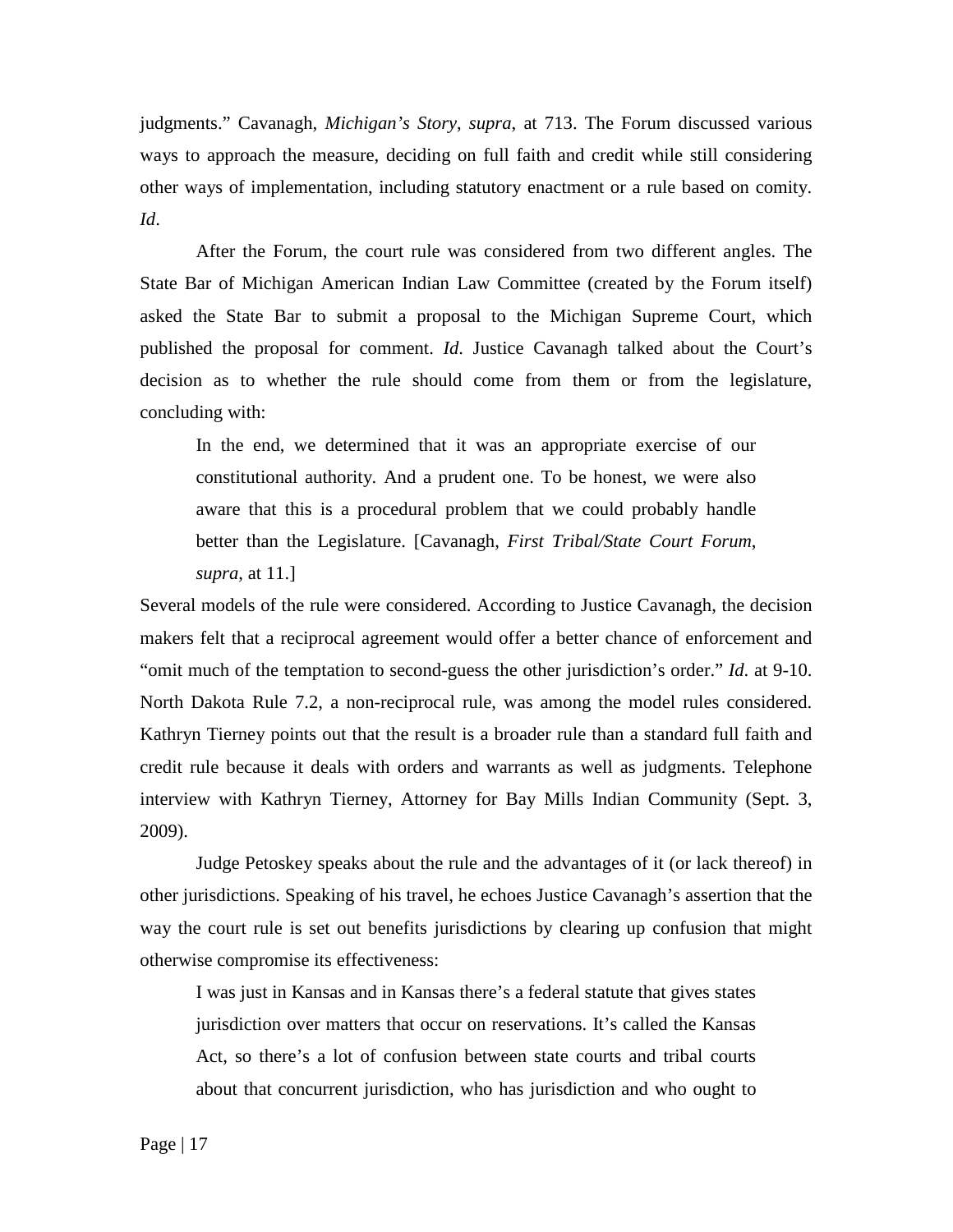be exercising jurisdiction, to the point where both sovereigns feel so strong about the sovereignty, the people are being doubly prosecuted and doubly pursued by the courts…When I go and hear stories like that or I go to Public Law 280 states or I go out to Maine or go out to Rhode Island… and when I think about we have here in Michigan where a judge like me tends to see jurisdiction in black and white – it's a breath of fresh air because I think you look at a fact pattern and it's pretty easy to determine which court has jurisdiction and that's not always the case in other jurisdictions. [Interview with Michael Petoskey, Judge, East Lansing, MI, Sept. 2, 2009.]

Kathryn Tierney says that up until the 1990s, the relationships the tribal courts had were mostly local and cordial. There were efforts to make sure that there were not competing orders for divorces and similar matters. She sees the stakeholders of the process as the Court members themselves, recognizing that individuals do not necessarily know how to bring about uniformity and it is the judges' responsibility to do that. Telephone interview with Kathryn Tierney, Attorney for Bay Mills Indian Community, Sept. 3, 2009.

Judge Petoskey feels that the tribal governments are the larger stakeholders because they benefited from the adoption of the court rule. He says that "the two most significant challenges for tribal courts and for tribal judges was garnering respect from within the community itself and credibility from outside of the community so we were seen as credible institutions." He continues by saying that when you look at MCR 2.615 it says that any judgment, order, subpoena, or warrant coming out of the tribal court is just as valid as if it came out of a State Court and as significant. It enhanced the stature of tribal courts and increased their visibility. Interview with Michael Petoskey, Judge, East Lansing, MI, Sept. 2, 2009.

Petoskey remembers that shortly after the court rule was in place, the Grand Traverse Band needed to compel the appearance of an inmate at the Michigan Department of Corrections. When the subpoena or writ was sent down to the prison, the first reaction to the subpoena was one of confusion and perhaps even stalling. Once the tribal attorney pointed to the court rule, however, things got easier. Petoskey says that the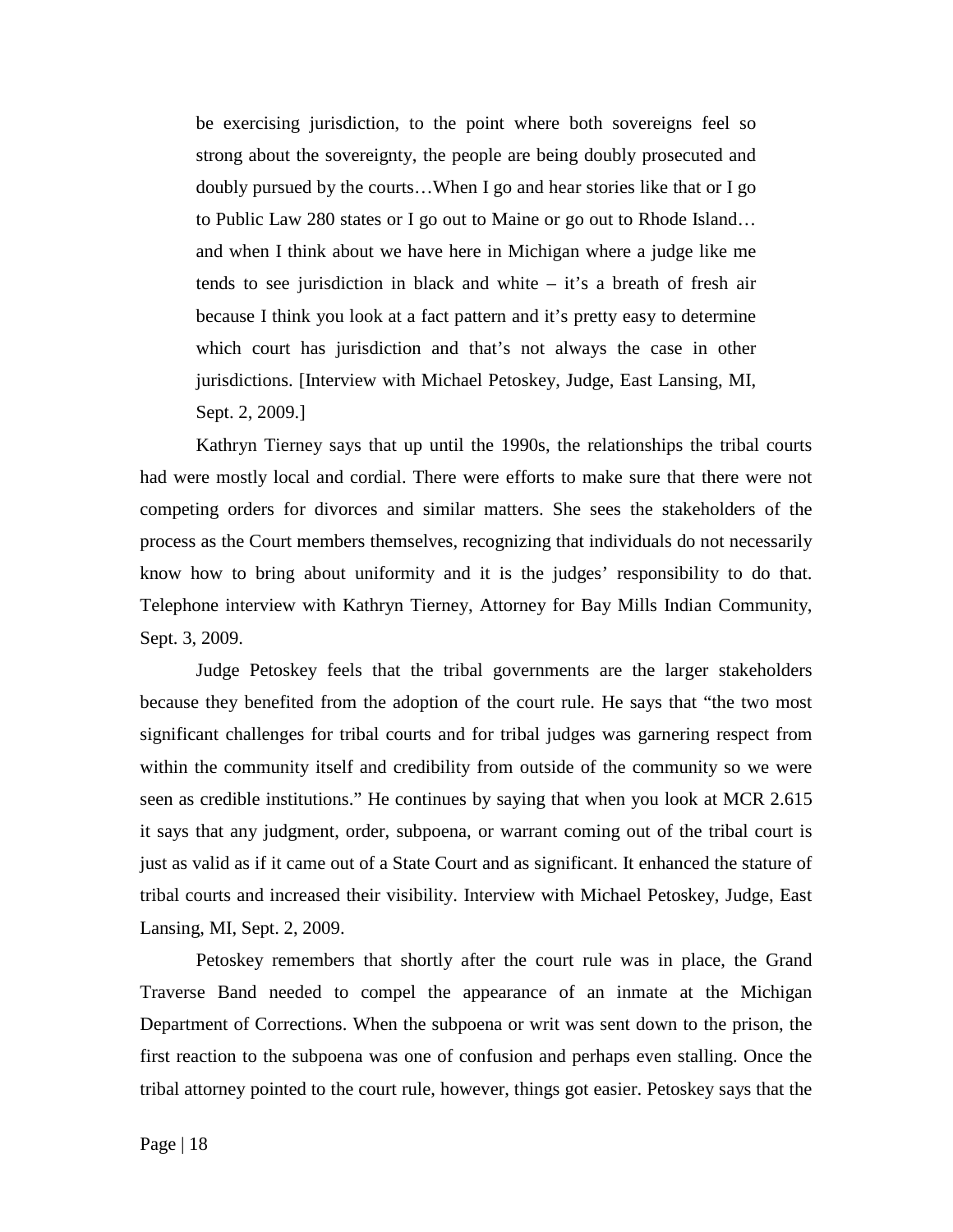court rule has made many things easier. In the beginning, he says, some tribal communities were reluctant to adopt a rule that would require them to recognize and enforce State Court orders and judgments because they saw it as an infringement of their sovereignty. As they saw the results for other tribes who adopted the rule, though, they began to view the rule as an expansion of their sovereignty and a recognition of the validity of their governments. *Id*.

The court rule has assisted in the procedural development of tribal courts as well. As an example, Petoskey talks about what happens if someone wants to file a garnishment action and outlines the two-step process:

In terms of a foreign judgment coming to the tribal court for recognition and enforcement, we've adopted court rules that lay out a procedure and provide for objection periods. So if you have a money judgment against an individual, first you have to register and file the foreign judgment and have it recognized by the tribal court and just like the grounds of objection in the Michigan Court Rule, most tribes have those same reasons… Secondly…we have them file the garnishment action once the judgment is recognized and then we have a garnishment process and procedure. [Interview with Michael Petoskey, Judge, in East Lansing, MI, Sept. 2, 2009.]

Before the rule there was no formal process for such situations and Judge Petoskey thinks the rule has helped to lay one out.

MCR 2.615 does not exist in isolation because visibility, something the rule promotes, is crucial to the rule's power. The 1992 Forum developed several other ideas that were implemented prior to the court rule and continue to work alongside MCR 2.615 to promote the State's relationship with tribal courts. The Michigan Bar Journal Directory lists tribal courts in Michigan and includes information ranging from the structure of the court systems to the Tribes' territorial jurisdiction. Judge Petoskey stated that for the first year, tribal courts were listed with federal courts, but following the advisement of Forum members, they were listed separately. *Id*.

Additionally, the State Bar of Michigan has both an American Indian Law Committee and an American Indian Law Section. The State Library and Hall of Justice,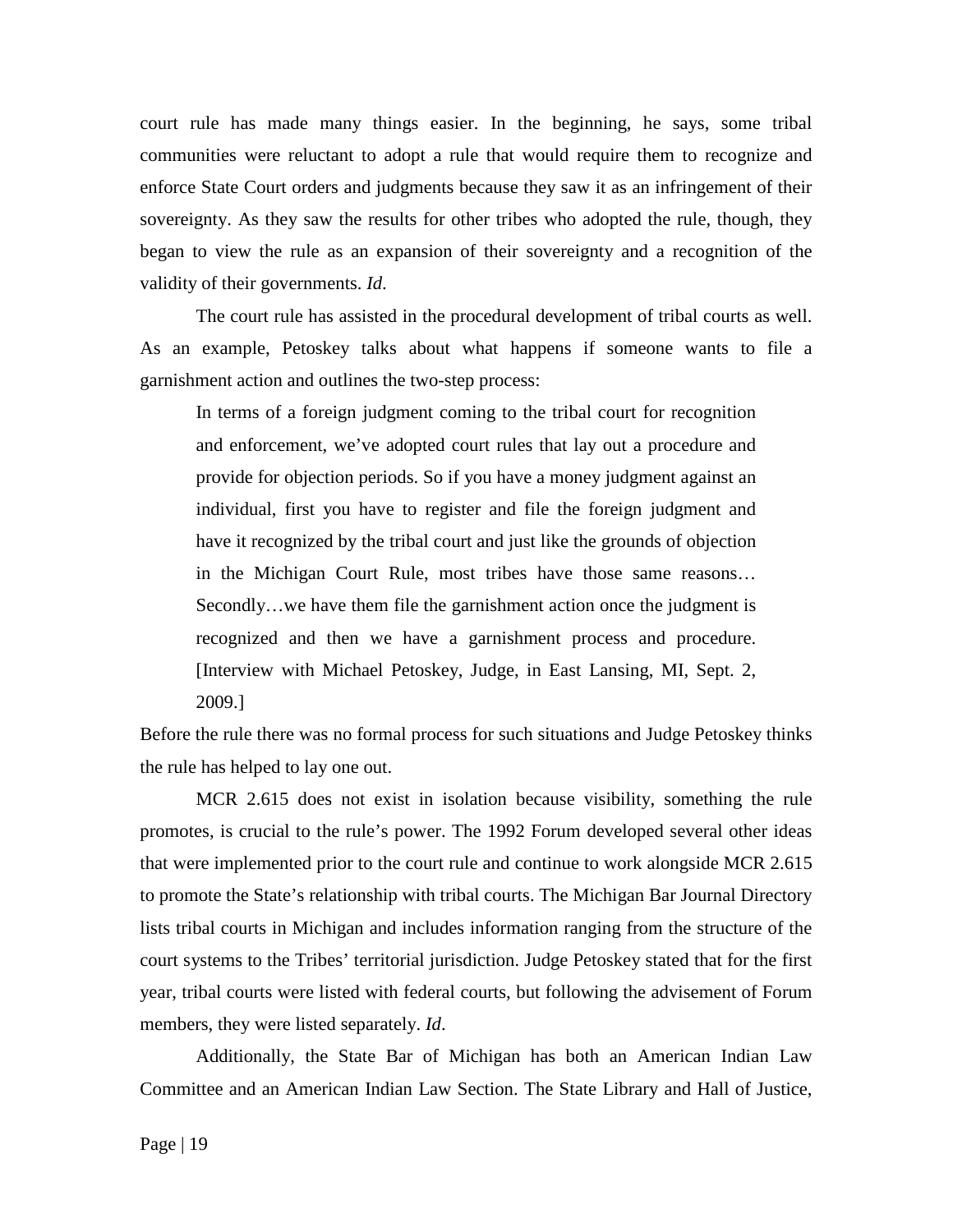where the Michigan Supreme Court is housed, both contain information about Michigan tribal courts in its learning center. The Michigan Judicial Institute helps to train tribal judges and includes information about tribal courts when training new state court judges. The rule is only one component of the way that the 1992 Forum helped to create a tribal court presence in the framework of the state.

The court rule is not all encompassing, of course. Although both Judge Petoskey and Ms. Tierney agree that the court rule has also helped with tribe-to-tribe relations, Ms. Tierney points out that there are a lot of matters that really need to be taken into account between different tribal jurisdictions. Telephone interview with Kathryn Tierney, Attorney for Bay Mills Indian Community (Sept. 3, 2009). According to Tierney, Bay Mills Indian Community has an acknowledged reciprocal agreement with Sault Ste. Marie Chippewa tribe. Not all tribes in Michigan have reciprocal agreements. The Model Codes Project of the Michigan Indian Judicial Association encouraged reciprocal recognition and enforcement between the Michigan tribes themselves. Furthermore, Tierney acknowledges that there are many interfaces between jurisdictions. Certain federal laws mandate "full faith and credit" recognition and enforcement of state and tribal court orders and thus pre-empt the "comity" requirements of the Michigan Court Rule. In any event, the rule itself opens the door for relationships that go beyond the court systems and promote a sense of understanding and unity in Michigan communities.

### **III. MICHIGAN TRIBAL-STATE UNIFORM TAX AGREEMENTS**

Beginning in 2001, the federally recognized tribes of Michigan entered into negotiations with the State of Michigan regarding taxes. On December 20, 2002, seven of the twelve tribes signed the uniform tax agreements (collectively referred to as the "Uniform Tax Agreement" or "Agreement") with the State. Matthew L.M. Fletcher, *The Power to Tax, the Power to Destroy, and the Michigan Tribal-State Tax Agreements*, 82 U. DET. MERCY L. REV. 1, 5 (2004) (hereinafter Fletcher, *The Power to Tax*).

The Bay Mills Indian Community, the Hannahville Indian Community, the Little River Band of Ottawa Indians, the Little Traverse Bay Bands of Odawa Indians, the Nottawaseppi Huron Band of Potawatomi Indians, the Pokagon Band of Potawatomi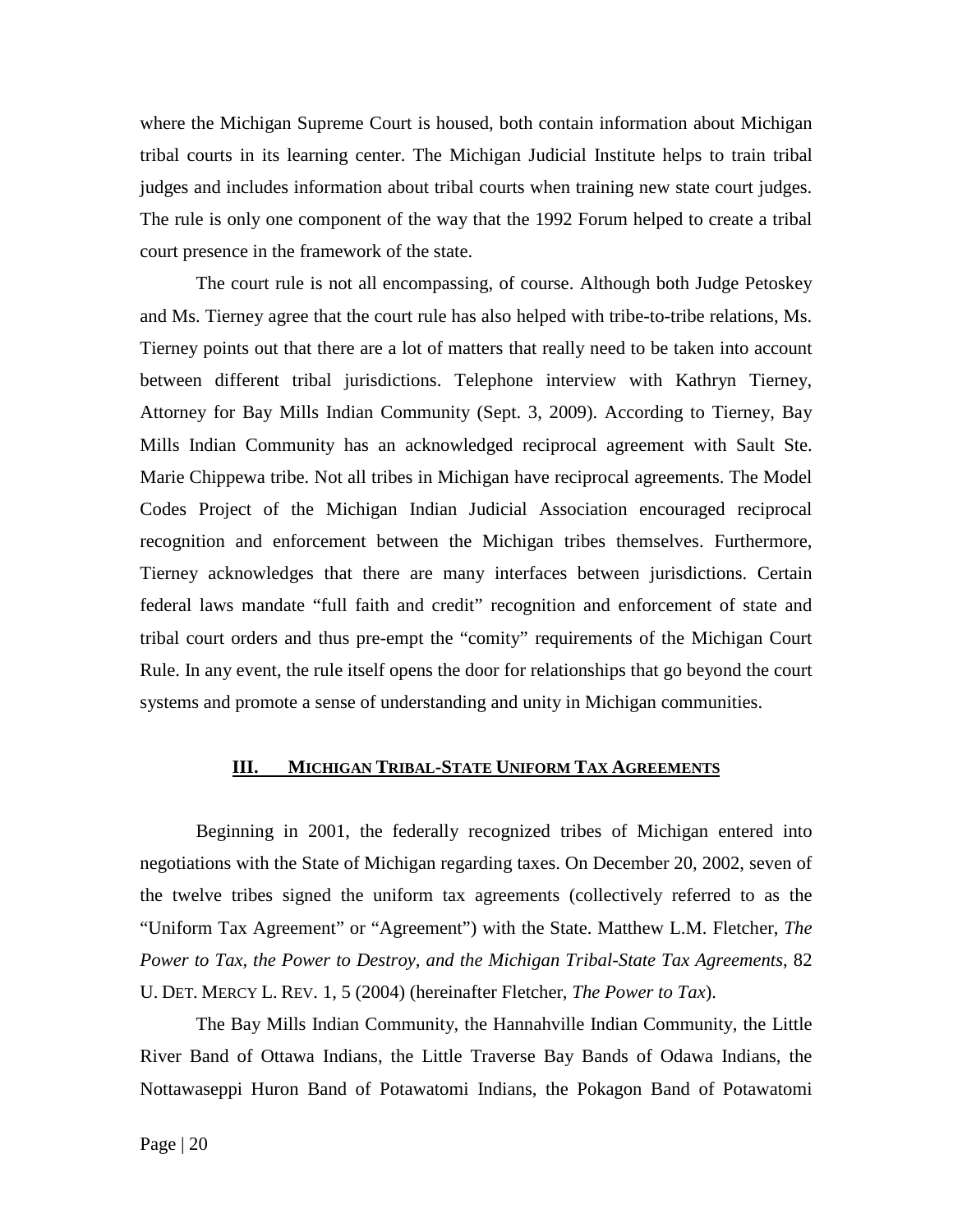Indians, and the Sault Ste. Marie Tribe of Chippewa Indians entered into the Agreement. The original tax agreements are all available on the State of Michigan's website. *E.g.*, Tax Agreement Between the Bay Mills Indian Community and the State of Michigan (Dec. [2](#page-20-0)0, 2002).<sup>2</sup>

"Other Michigan Indian Tribes that participated in the negotiations, but did not sign the agreement were: the Keweenaw Bay Indian Community, the Saginaw Chippewa Indian Tribe of Michigan, the Lac Vieux Desert Band of Lake Superior Chippewa Indians, and the Grand Traverse Band of Ottawa and Chippewa Indians." Fletcher, *supra*, at 6. The Grand Traverse Band of Ottawa and Chippewa Indians entered into the tax agreement with the State in 2004. Tax Agreement Between the Grand Traverse Band of Ottawa and Chippewa Indians and the State of Michigan (May 27, 2004), *available at* [http://www.michigan.gov/documents/GTBTaxAgreement\\_96417\\_7.pdf.](http://www.michigan.gov/documents/GTBTaxAgreement_96417_7.pdf) Even though the Match-E-Be-Nash-She-Wish Band of Pottawatomi Indians did not participate in the original negotiations, Fletcher, *The Power to Tax*, *supra*, at 6, the tribe entered into a tax agreement with the State in 2008. Tax Agreement Between the Match-E-Be-Nash-She-Wish Band of Pottawatomi Indians and the State of Michigan (Sept. 17, 2008).<sup>[3](#page-20-1)</sup>

After intense negotiations over a period of years, the finalized uniform tax agreement covered six categories of state taxes that include sales and use taxes, income tax, motor fuel tax, tobacco product taxes, and single business tax. Brief for Amici Curiae National Intertribal Tax Alliance et al., at 24-25, *Wagnon v. Prairie Band Potawatomi Nation*, 546 U.S. 95 (2005) (No. 04-631) (hereafter Wagnon Amicus Brief). "Intergovernmental tax agreements between the State and the Michigan Tribes are not a recent development. Since the 1970s, the State has entered into tax agreements on a tribeby-tribe basis, covering a variety of state taxes, including the individual income tax, motor fuel tax and cigarettes tax." Wagnon Amicus Brief, *supra*, at 24-25. However, these individualized agreements resulted in "inconsistent tax treatment and [the imposition of] administrative burdens on the state." Wagnon Amicus Brief, *supra*, at 25. There were also aspects of the agreements that were illegal under state law, including the fact that the state treasury did not have the authority to enter into tax agreements.

<span id="page-20-0"></span><sup>&</sup>lt;sup>2</sup> *Accessible at http://www.michigan.gov/documents/BayMillsFinalTaxAgreement 61196 7.pdf.* 3 *Accessible at [http://www.michigan.gov/documents/taxes/Match-E-Be-Nash-She-Wish\\_266049\\_7.pdf.](http://www.michigan.gov/documents/taxes/Match-E-Be-Nash-She-Wish_266049_7.pdf)* 

<span id="page-20-1"></span>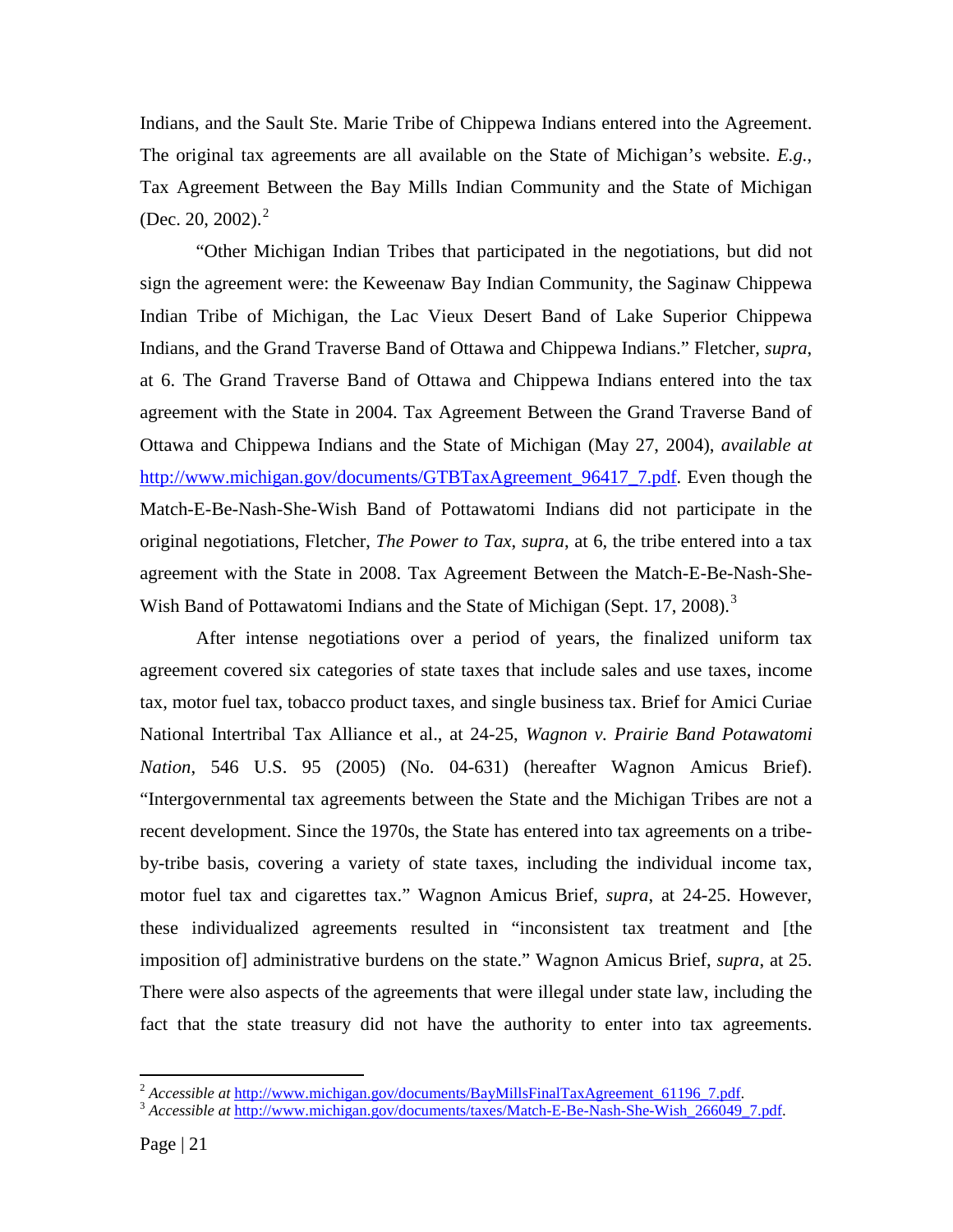Interview with John Wernet, Deputy Legal Counsel to the Governor of the State of Michigan, in Lansing, Michigan, Sept. 21, 2009. If a tribe was going to be exempt from a state tax, it was a matter of federal law. In 1995, the State announced that it would no longer enter into agreements that had varying provisions for each tribe.

Therefore, to accomplish a more uniform tax agreement, the "state actually initiated the process by rescinding the individual agreements it had with a number of tribes. The state took the position that those agreements 'compromised' Michigan tax laws and that any deviation from Michigan tax laws required legislation, which required a uniform approach." Interview with Bill Brooks, Tribal Attorney for Nottawaseppi Huron Band of Potawatomi Indians, Sept. 23, 2009. In its attempts to achieve that uniformity, the state entered into agreements with a few of the Michigan Indian tribes in the 1990s. Fletcher, *The Power to Tax*, *supra*, at 6. For example, in 1997, Michigan entered into an agreement with the Bay Mills Indian Community, which the state subsequently revoked. *Id*. Other tribes sought agreements similar to the Bay Mills agreement, but the "state had underestimated the uniqueness and autonomy of each tribe" and they refused to enter into a uniform tax agreement the negotiation of which they did not participate. Wagnon Amicus Brief, *supra*, at 25.

In 1997, the state and the tribes first met to "lay out the parameters" of what would later constitute the Tax Agreement. Fletcher, *The Power to Tax*, *supra*, at 6. The Michigan Indian tribes met in 2000 to come up with a proposed agreement to present to the state. Interview with Bill Brooks, Tribal Attorney for Nottawaseppi Huron Band of Potawatomi Indians, (Sept. 23, 2009). Thus, "[a]fter nearly a year of inter-tribal negotiations, the Michigan tribes finalized a compromise proposal to submit to the State." Wagnon Amicus Brief, *supra*, at 26. The tribes and the state began face-to-face negotiations in 2001 in which each side presented its uniform proposal. Fletcher, *The Power to Tax*, *supra*, at 6. "The tax agreement proposed by the Michigan Tribes, and submitted to the State, reflect their interpretation of the tax immunities secured under federal Indian law." Wagnon Amicus Brief, *supra*, at 27. The Tribes were attempting to minimize their tax burdens and maximize the exemptions under the agreement that they had enjoyed under prior agreements, Interview with John Wernet, Deputy Legal Counsel to the Governor of the State of Michigan, Lansing, Michigan, Sept. 21, 2009, that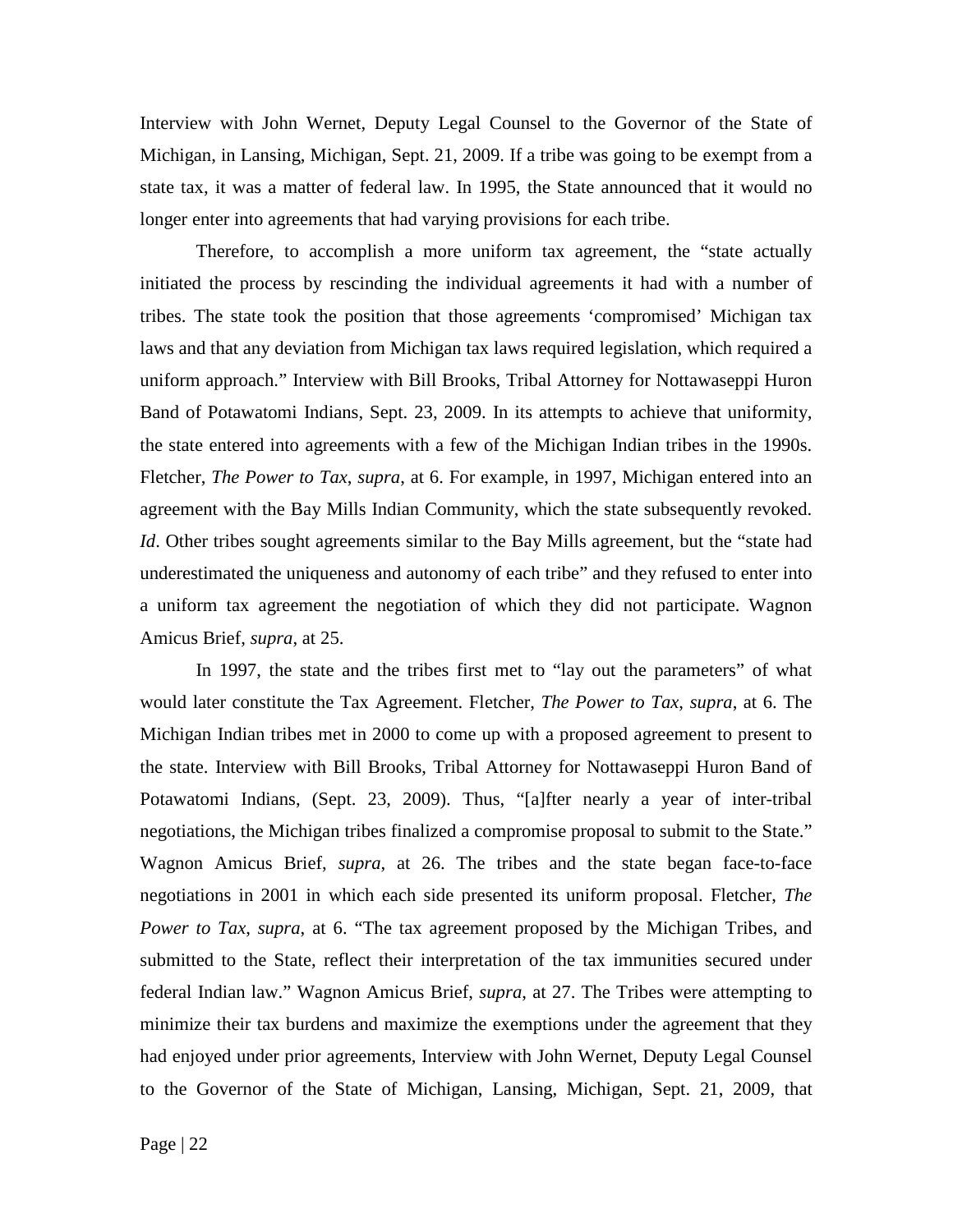"optimized the Tribe's ability to use sovereignty and tax immunities to develop a reservation economy." Interview with Bill Brooks, Tribal Attorney for Nottawaseppi Huron Band of Potawatomi Indians, Sept. 23, 2009. The State however, was attempting to integrate the Tribes into its tax laws. *Id*.

During the negotiations, the concept of an "agreement area" was developed to incorporate a form of "Indian Country," because there is a lack of clearly designated Indian land in the state for most tribes. Fletcher, *The Power to Tax*, *supra*, at 6. The parties agreed that the state did not have the authority to enforce "tax laws on tribal members in Indian Country." *Id*. Michigan tribes have many members who do not live on tribally owned lands and the Tribes also have numerous parcels of land held in trust. Interview with John Wernet, Deputy Legal Counsel to the Governor of the State of Michigan, in Lansing, Michigan, Sept. 21, 2009. The agreement area became the heart of the tax agreement, in that the area was larger than reservation and trust lands, thereby making the benefits of the agreement available to more tribal members. *Id*. This broader recognition of exemptions for individuals, governmental functions, and business activities in setting up an "agreement area" was the "key compromise that probably led to the agreement's approval and it continuing to work." Interview with Bill Brooks, Tribal Attorney for Nottawaseppi Huron Band of Potawatomi Indians, (Sept. 23, 2009).

As mentioned earlier, there were six categories of taxation agreements. These categories were chosen because the Treasury had the ability to regulate these areas. Interview with John Wernet, Deputy Legal Counsel to the Governor of the State of Michigan, in Lansing, Michigan, Sept. 21, 2009. They were also the major tax categories that had been "addressed in individual agreements and were the state taxes that were impacted by Indian Country." Interview with Bill Brooks, Tribal Attorney for Nottawaseppi Huron Band of Potawatomi Indians, Sept. 23, 2009. Property taxes were left out of the Agreement because the Treasury could do nothing to modify property taxes. Interview with John Wernet, Deputy Legal Counsel to the Governor of the State of Michigan, in Lansing, Michigan, Sept. 21, 2009. These categories dealt with the major taxes that were common to everyone and were comprehensive and pragmatic. *Id*.

"Unlike past tax negotiations, which generally involved the state and a single tribe, the state and all of Michigan Tribes cooperated to finalize the Uniform Tax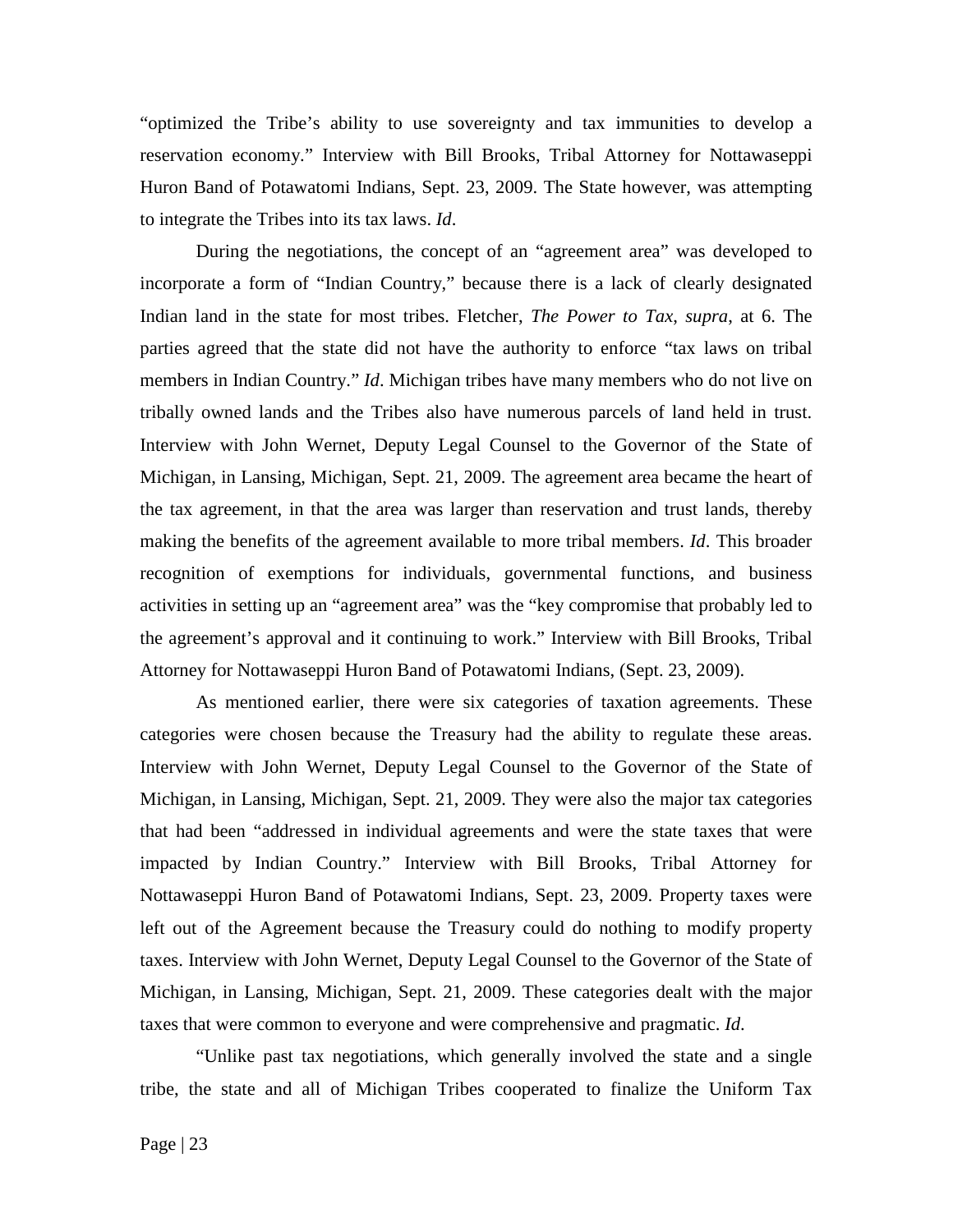Agreement, which has resulted in improved, cooperative relationships." Wagnon Amicus Brief, *supra*, at 27. Even though the state had to recognize that each individual tribe is different, it was important to the Treasury that the basic agreement would be the same for all the tribes, since minute variations would become administratively impossible. Interview with John Wernet, Deputy Legal Counsel to the Governor of the State of Michigan, in Lansing, Michigan, Sept. 21, 2009. Michigan attempted to be reasonably consistent from tribe to tribe and tried to balance competing concerns. *Id*. The basic rules for the each agreement are the same and the only differing aspects of each agreement were the size and location of the agreement areas. *Id*. The State was cognizant of the tribes' population and the size of trust lands. *Id*. "Any significant change in the fundamental legal principles upon which the tax agreement is based would undermine the entire process." Wagnon Amicus Brief, *supra*, at 28. The parties anticipated that there may be disagreements in the future and therefore agreed to attend an annual summit, and also agreed to a dispute resolution process. *Id*.

This Agreement has improved the relationship between the tribes and the State of Michigan. Interview with John Wernet, Deputy Legal Counsel to the Governor of the State of Michigan, Lansing, Michigan, Sept. 21, 2009, . The Uniform Tax Agreement has "brought predictability to a disputed area." Wagnon Amicus Brief, *supra*, at 28. This Agreement shows that the Tribes and the State "can set aside intractable disagreements on the law and negotiate, and reach compromises, over policy." Interview with Bill Brooks, Tribal Attorney for Nottawaseppi Huron Band of Potawatomi Indians, Sept. 23, 2009. Overall, the Agreement is working, but the Tribes did have to make some compromises. *Id*. These compromises, however, are offset by the "relative certainty the agreement provides [no litigation] and the benefits to Tribal citizens in most cases." *Id*. For the Treasury, the Uniform Tax Agreement has proven to be more expensive than anticipated. Interview with John Wernet, Deputy Legal Counsel to the Governor of the State of Michigan, in Lansing, Michigan, Sept. 21, 2009. The Tax Agreement represents a huge step toward improved relations between the tribes and the state, even though not all of the Michigan Indian tribes participate in the Agreement.

The Uniform Tax Agreement may prove useful in negotiations between the Tribes and the State in areas other than taxes. "There has been suggestion that this approach,